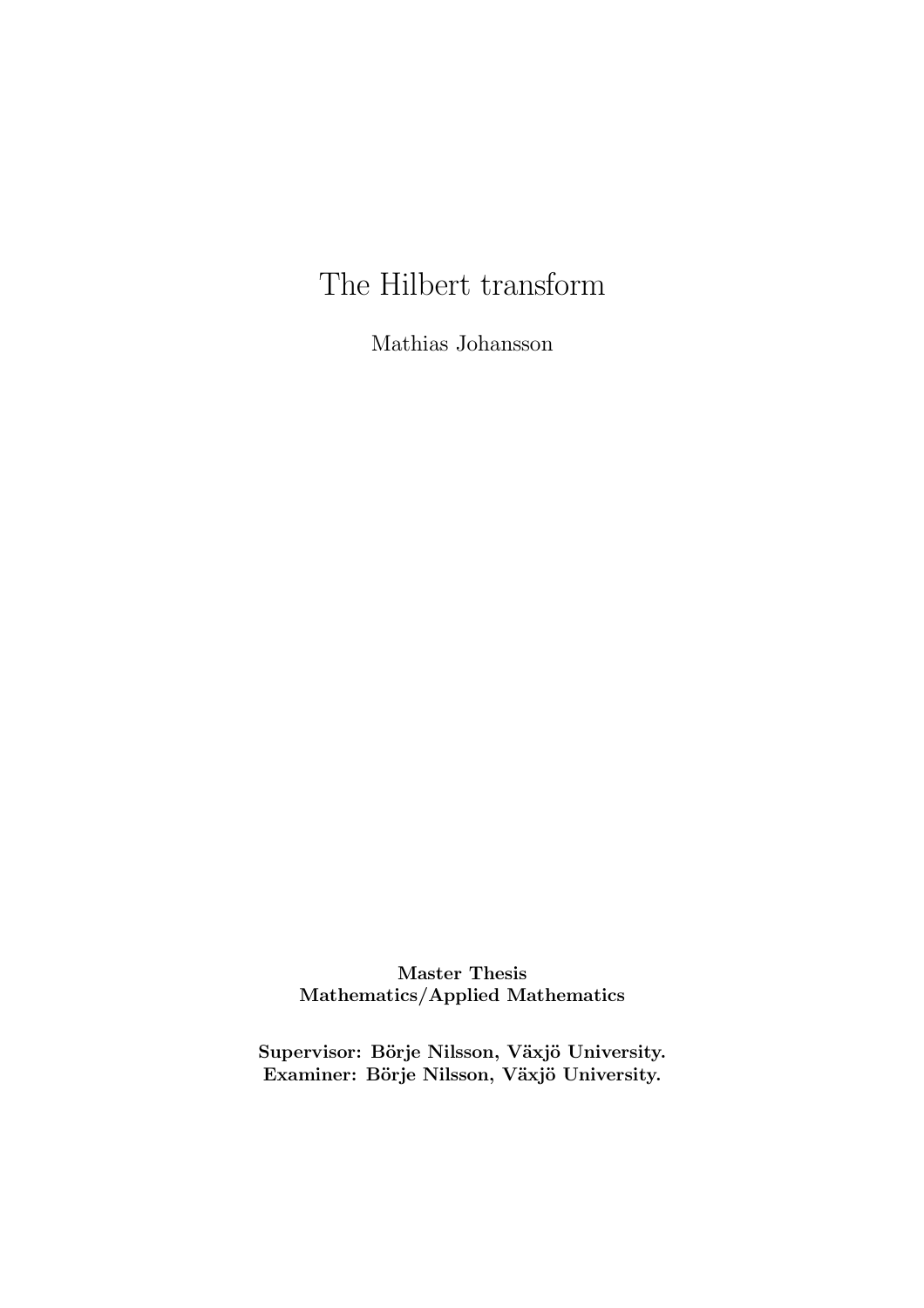## Abstract

The information about the Hilbert transform is often scattered in books about signal processing. Their authors frequently use mathematical formulas without explaining them thoroughly to the reader. The purpose of this report is to make a more stringent presentation of the Hilbert transform but still with the signal processing application in mind.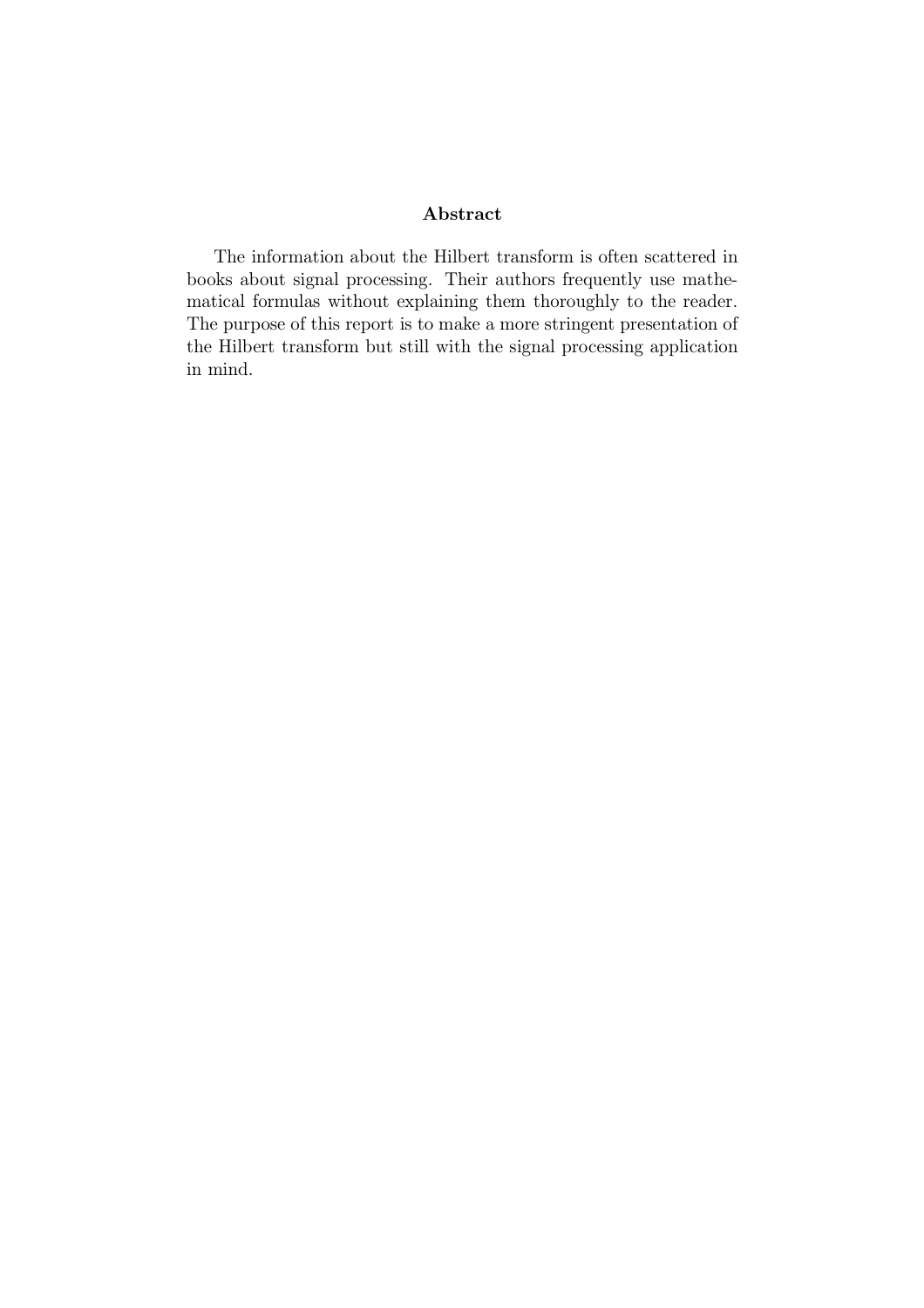## Contents

| 1                           |                                                                                      | $\mathbf{1}$   |
|-----------------------------|--------------------------------------------------------------------------------------|----------------|
| $\mathcal{D}_{\mathcal{L}}$ | Mathematical motivations for the Hilbert transform $\dots \dots \dots \dots$         | $\overline{2}$ |
|                             | The Cauchy integral $\ldots \ldots \ldots \ldots \ldots \ldots \ldots \ldots$<br>2.1 | 3              |
|                             | 2.2                                                                                  | $\overline{7}$ |
|                             | 2.3                                                                                  | 10             |
| 3                           |                                                                                      | 11             |
|                             | 3.1                                                                                  | 11             |
|                             | Multiple Hilbert transforms and their inverses $\ldots \ldots \ldots$<br>3.2         | 12             |
|                             | Derivatives of the Hilbert transform $\dots \dots \dots \dots \dots \dots$<br>3.3    | 13             |
|                             | 3.4                                                                                  | 14             |
|                             | Energy aspects of the Hilbert transform $\ldots \ldots \ldots \ldots \ldots$<br>3.5  | 15             |
|                             | 3.6<br>The Hilbert transform of strong analytic signals $\ldots \ldots \ldots$       | 15             |
|                             | 3.7                                                                                  | 17             |
| 4                           | Numerical calculations of the Hilbert transform                                      | 18             |
|                             | Continuous time<br>4.1                                                               | 18             |
|                             | 4.1.1                                                                                | 18             |
|                             | 4.1.2                                                                                | 18             |
|                             | 4.1.3                                                                                | 22             |
|                             | 4.2                                                                                  | 22             |
| 5                           |                                                                                      | 27             |
| A                           |                                                                                      | 30             |
|                             | Implementation of the Hermite polynomial $\ldots \ldots \ldots \ldots$<br>A.1        | 30             |
|                             | Implementation of the Fourier series<br>A.2                                          | 31             |
|                             | Implementation of the Fourier transform<br>A.3                                       | 32             |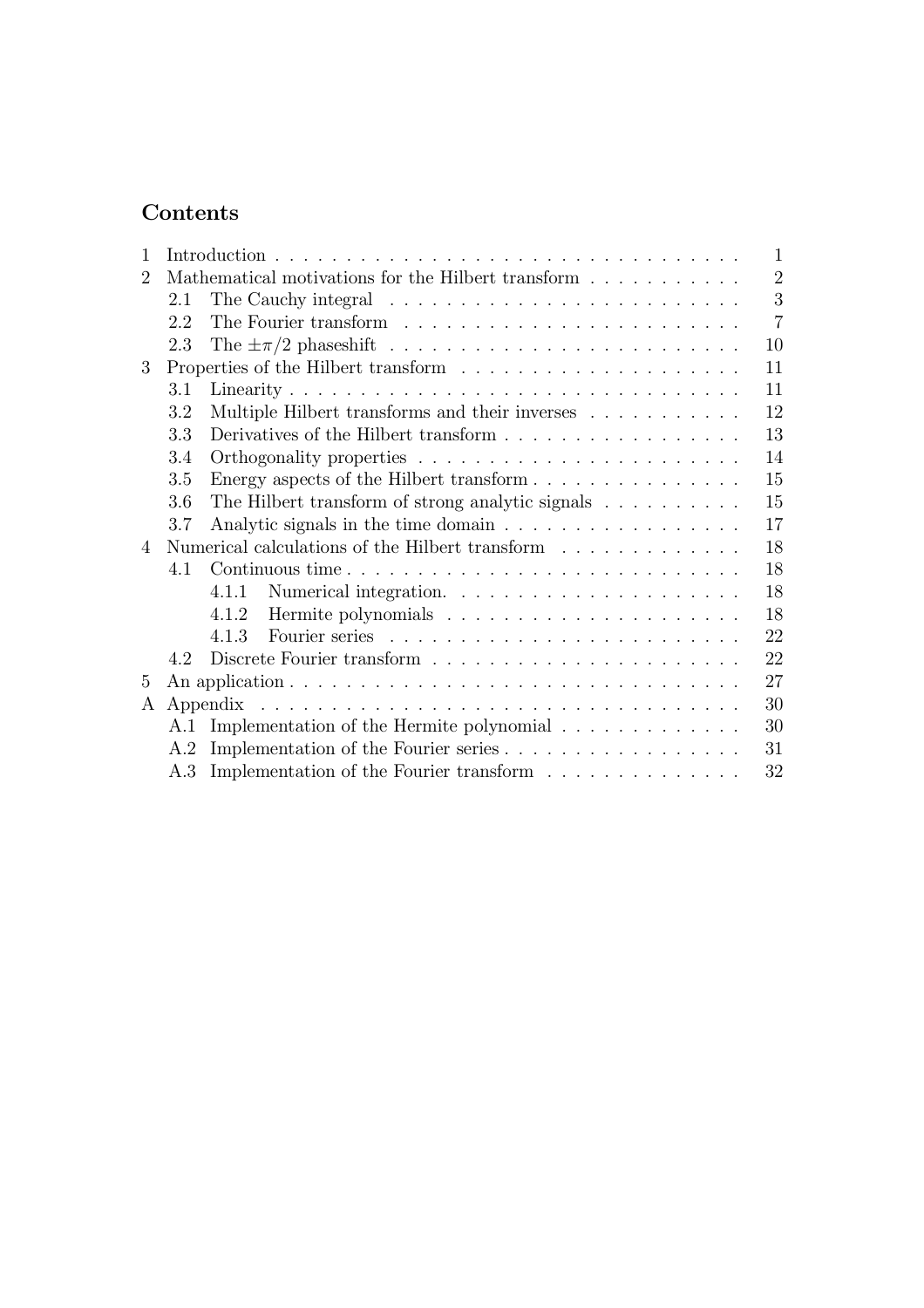## 1. Introduction

Signal processing is a fast growing area today and a desired effectiveness in utilization of bandwidth and energy makes the progress even faster. Special signal processors have been developed to make it possible to implement the theoretical knowledge in an efficient way. Signal processors are nowadays frequently used in equipment for radio, transportation, medicine and production etc.

In 1743 a famous Swiss mathematician named Leonard Euler (1707-1783) derived the formula

$$
e^{jz} = \cos(z) + j\sin(z).
$$

150 years later the physicist Arthur E: Kennelly and the scientist Charles P: Steinmetz used this formula to introduce the complex notation of harmonic wave forms in electrical engineering, that is

$$
e^{j\omega t} = \cos(\omega t) + j\sin(\omega t).
$$

Later on, in the beginning of the 20th century, the German scientist David Hilbert (1862-1943) finally showed that the function  $\sin(\omega t)$  is the Hilbert transform of  $\cos(\omega t)$ . This gave us the  $\pm \pi/2$  phase-shift operator which is a basic property of the Hilbert transform.

A real function  $f(t)$  and its Hilbert transform  $\tilde{f}(t)$  are related to each other in such a way that they together create a so called strong analytic signal. The strong analytic signal can be written with an amplitude and a phase where the derivative of the phase can be identified as the instantaneous frequency. The Fourier transform of the strong analytic signal gives us a one-sided spectrum in the frequency domain. It is not hard to see that a function and its Hilbert transform also are orthogonal. This orthogonality is not always realized in applications because of truncations in numerical calculations. However, a function and its Hilbert transform has the same energy and therefore the energy can be used to measure the calculation accuracy of the approximated Hilbert transform.

The Hilbert transform defined in the time domain is a convolution between the Hilbert transformer  $1/(\pi t)$  and a function  $f(t)$  [7]. This is motivated later on.

**Definition 1.1.** The Hilbert transform  $\hat{f}(t)$  of a function  $f(t)$  is defined for all t by

$$
\widehat{f}(t) = \frac{1}{\pi} P \int_{-\infty}^{\infty} \frac{f(\tau)}{t - \tau} d\tau,
$$

when the integral exists.

It is normally not possible to calculate the Hilbert transform as an ordinary improper integral because of the pole at  $\tau = t$ . However, the P in front of the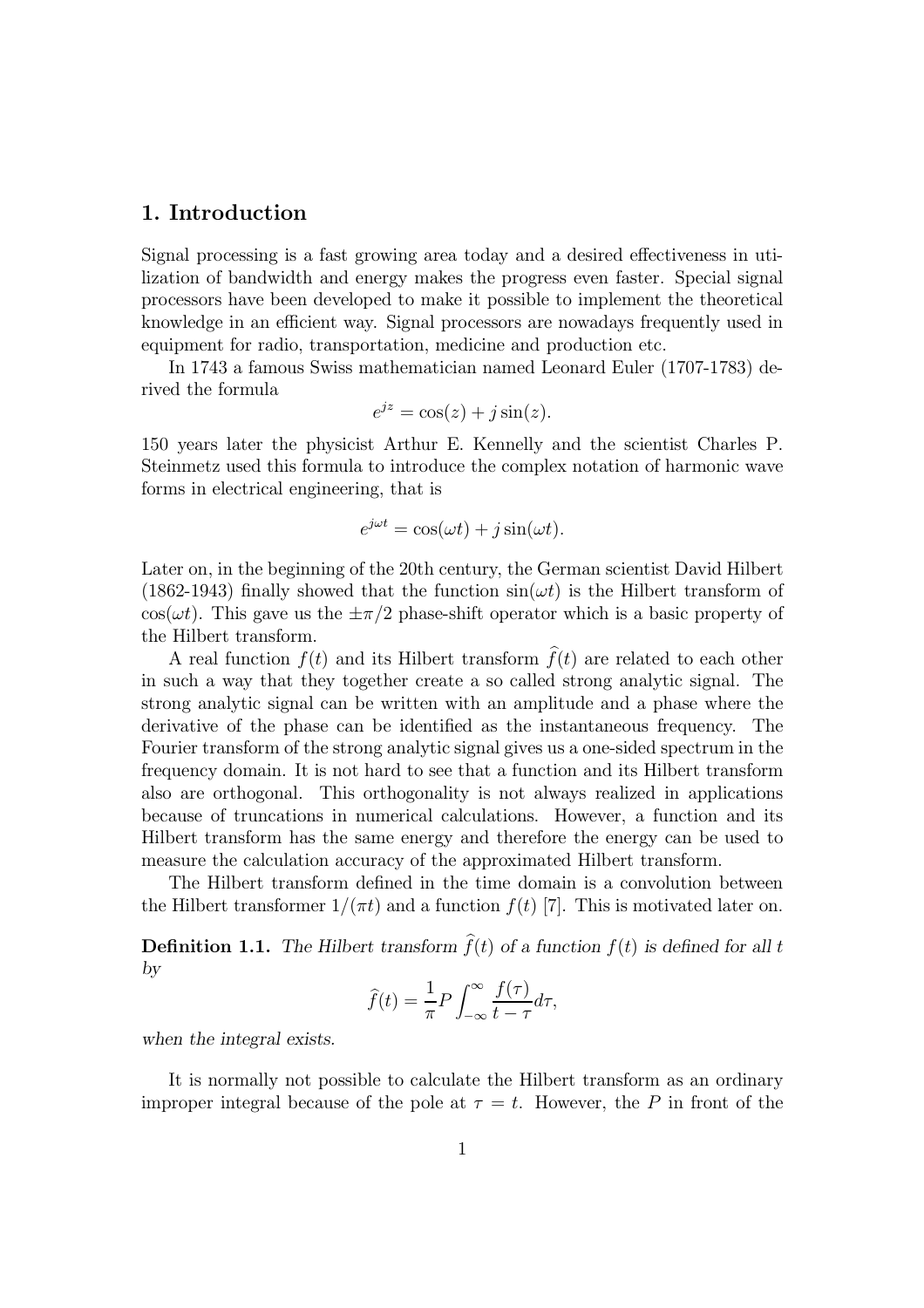integral denotes the Cauchy principal value which expanding the class of functions for which the integral in Definition 1.1 exist. It can be defined by the following definition  $[5]$ .

**Definition 1.2.** Let  $[\alpha, \beta]$  be a real interval and let f be a complex-valued function defined on  $[\alpha, \beta]$ . If f is unbounded near an interior point  $\xi$  of  $[\alpha, \beta]$ , the integral of f over  $[\alpha, \beta]$  does not always exist. However, the two limits

$$
\lim_{\epsilon \to 0} \int_{\alpha}^{\xi - \epsilon} f(x) dx \quad \text{and} \quad \lim_{\epsilon \to 0} \int_{\xi + \epsilon}^{\beta} f(x) dx,
$$

still may exist, and if they do their sum is called the improper integral of f over  $[\alpha, \beta]$  and is denoted by the ordinary integration symbol

$$
\int_{\alpha}^{\beta} f(x) dx.
$$

Even if these two limits do not exist, it may happen that the "symmetric limit"

$$
\lim_{\epsilon \to 0^+} \left( \int_{\alpha}^{\xi - \epsilon} f(x) dx + \int_{\xi + \epsilon}^{\beta} f(x) dx \right),
$$

exists. If it does, it is called the principal value integral of f from  $\alpha$  to  $\beta$  and is denoted by the symbol

$$
P\int_{\alpha}^{\beta}f(x)dx.
$$

**Example 1.3.** An ordinary real function  $1/x$  that is integrated from  $-a$  to a can be written as

$$
\int_{-a}^{a} \frac{1}{x} dx = \lim_{\delta \to 0^+} \int_{-a}^{-\delta} \frac{1}{x} dx + \lim_{\varepsilon \to 0^+} \int_{\varepsilon}^{a} \frac{1}{x} dx,
$$

and we see that it is not possible to calculate these integrals separately because of the pole in  $x = 0$ . However, if we apply the Cauchy principal value then  $\delta$  and  $\varepsilon$  tend to zero at the same speed, that is

$$
P \int_{-a}^{a} \frac{1}{x} dx = \lim_{\varepsilon \to 0^{+}} \left( \int_{-a}^{-\varepsilon} \frac{1}{x} dx + \int_{\varepsilon}^{a} \frac{1}{x} dx \right) = 0,
$$

and the integral converges.

## 2. Mathematical motivations for the Hilbert transform

In this chapter we motivate the Hilbert transform in three different ways. First we use the Cauchy integral in the complex plane and second we use the Fourier transform in the frequency domain and third we look at the  $\pm \pi/2$  phase-shift which is a basic property of the Hilbert transform.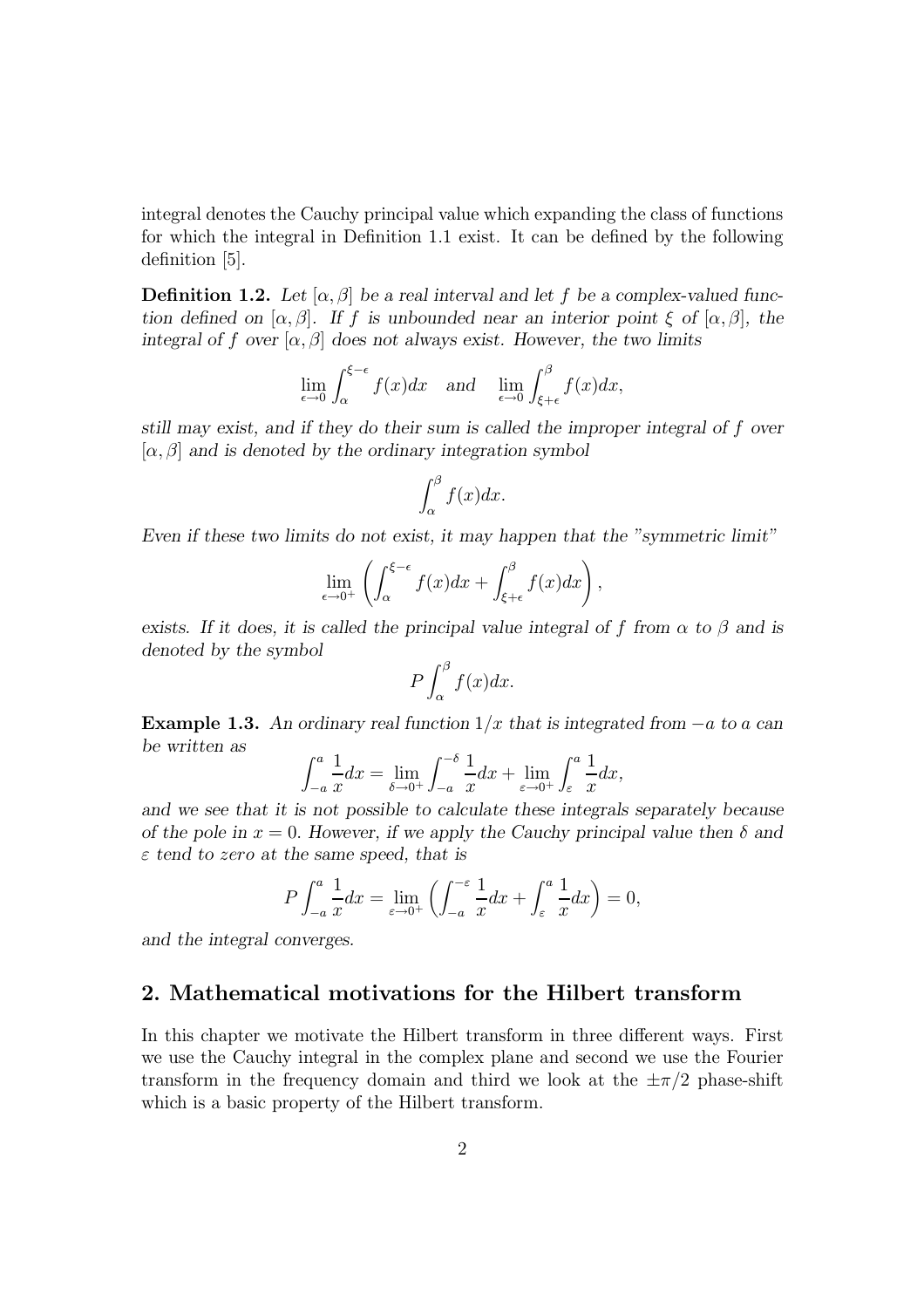

Figure 2.1:  $\Gamma$  is a piecewise smooth closed contour on an open domain -

#### 2.1. The Cauchy integral

The Cauchy integral is a figurative way to motivate the Hilbert transform. The complex view helps us to relate the Hilbert transform to something more concrete and understandable.

Consider an integral in the complex z-plane on the form

$$
\oint_{\Gamma} \frac{f(z)}{z - a} dz,
$$

which is known as a Cauchy integral. If f is analytic and  $\Gamma$  is a piecewise smooth closed contour in an open domain -, see Figure 2.1, then the Cauchy integral theorem is applicable as

$$
\oint_{\Gamma} \frac{f(z)}{z - a} dz = \begin{cases} 2\pi i f(a) & \text{if } a \text{ is inside } \Gamma \\ 0 & \text{if } a \text{ is outside } \Gamma \end{cases}
$$

To get a result when a lies on  $\Gamma$  we have to create a new contour  $\Gamma'_{\varepsilon}$  as in Figure 2.2 where

$$
\oint_{\Gamma'_{\varepsilon}} \frac{f(z)}{z - a} dz = 2\pi i f(a). \tag{2.1}
$$

If the radius  $\varepsilon$  of the semicircle  $\gamma_\varepsilon$  tends to zero, the contribution from the semicircle  $\gamma_{\varepsilon}$  to the integral along  $\Gamma'_{\varepsilon}$  approaches  $\pi i f(a)$  according to Lemma 2.1 [7].

**Lemma 2.1.** If g has a simple pole at  $z = a$  and  $\gamma_r$  is the circular arc of Figure  $2.3$  defined by

$$
\gamma_r: z = a + re^{i\Theta} \ (\Theta_1 \le \Theta \le \Theta_2),
$$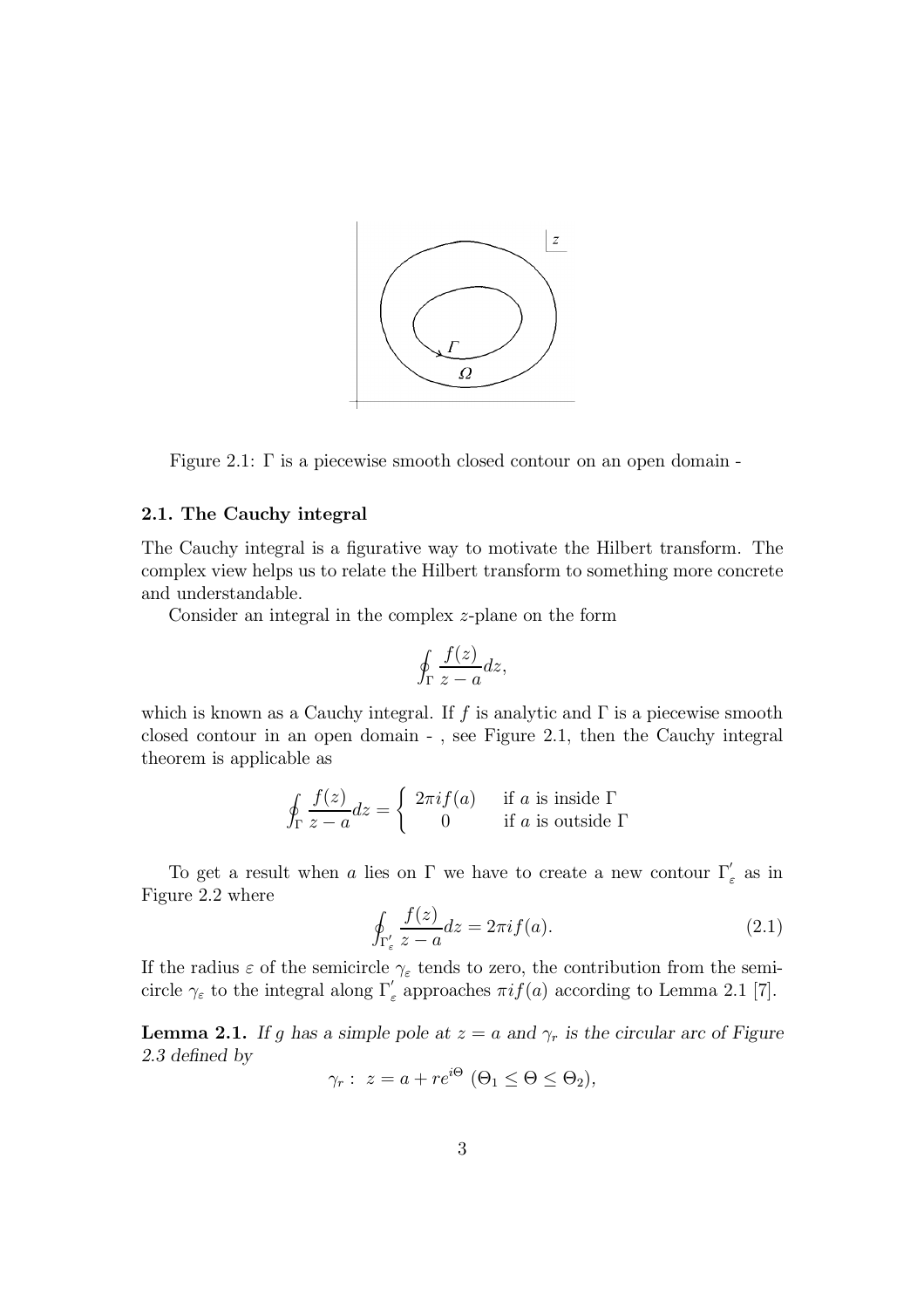

Figure 2.2:  $\Gamma'_{\varepsilon}$  is a piecewise smooth closed contour on an open domain -.



Figure 2.3:  $\gamma_r$  is a circular arc around a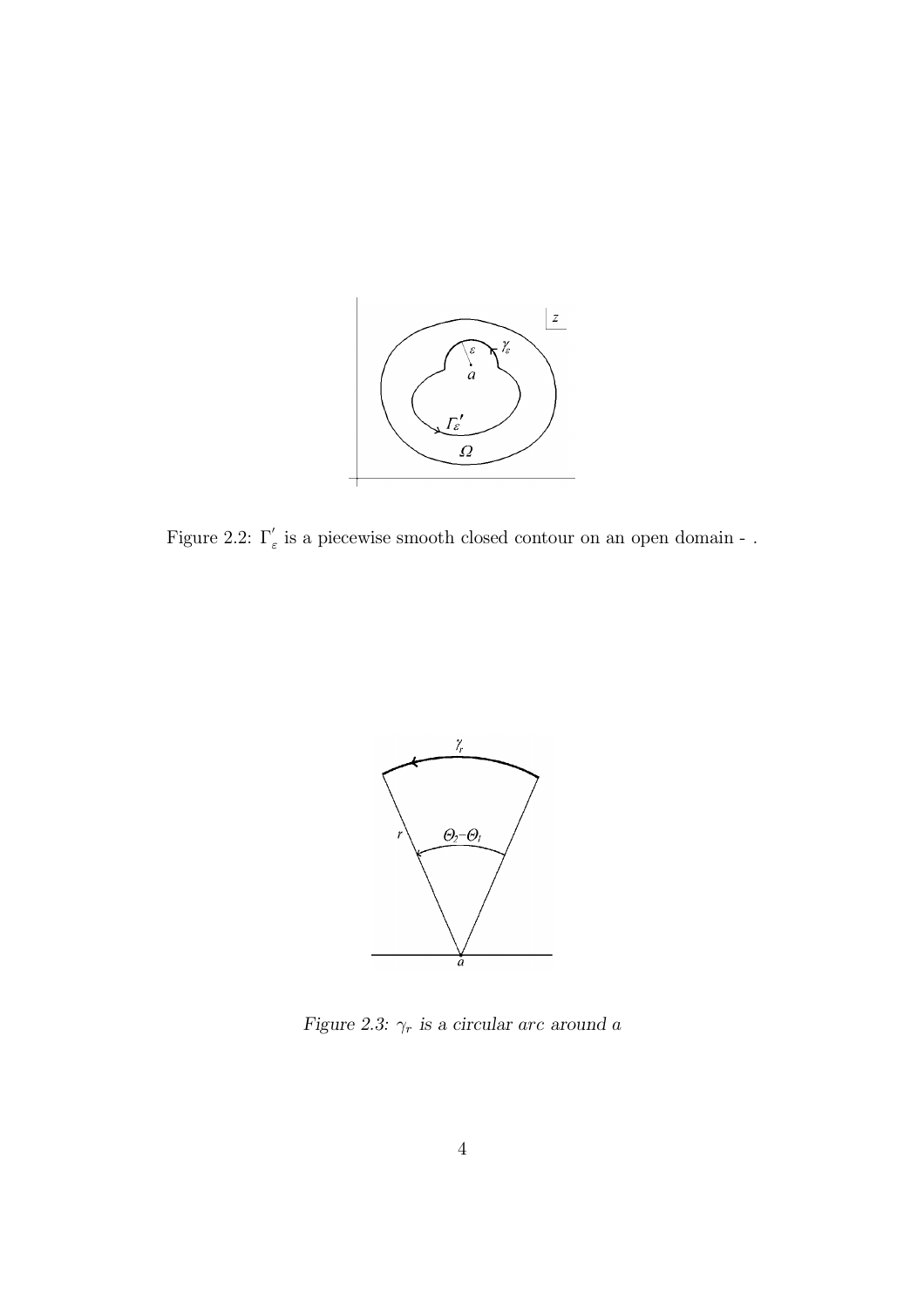

Figure 2.4:  $\Gamma$  is a piecewise smooth closed contour.

then

$$
\lim_{r \to 0^+} \int_{\gamma_r} g(z) dz = i(\Theta_2 - \Theta_1) \operatorname{Res}_{z=a} g(z).
$$

From Lemma 2.1 and from the definition of the Cauchy principal value, we see that

$$
\lim_{\varepsilon \to 0} \oint_{\Gamma'_\varepsilon} \frac{f(z)}{z - a} dz = P \int_{\Gamma} \frac{f(z)}{z - a} dz + \lim_{\varepsilon \to 0} \int_{\gamma_{\varepsilon}} \frac{f(z)}{z - a} dz = 2\pi i f(a),
$$

and that the integral of the Cauchy principal value is

$$
P \int_{\Gamma} \frac{f(z)}{z - a} dz \equiv \lim_{\varepsilon \to 0} \int_{\Gamma_{\varepsilon}} \frac{f(z)}{z - a} dz = \pi i f(a). \tag{2.2}
$$

where  $\Gamma_{\varepsilon}$  is a non closed contour without the indentation  $\gamma_{\varepsilon}$ . By (2.2) we have generalized the definition of the Cauchy principal value compared to Definition 1.2.

A particularly useful identity arises when we have a contour  $\Gamma$  as in Figure 2.4 that is closed by the semicircle  $\gamma_R$  and the real x-axis. If  $f(z)$  is a function that is analytic in an open region that contains the upper half-plane and tends to zero at infinity in such a rate that the contribution from the semicircle  $\gamma_R$  vanishes as  $R \to \infty$ , then we have

$$
P \int_{-\infty}^{\infty} \frac{f(\xi)}{\xi - x} d\xi = \pi i f(x). \tag{2.3}
$$

The integral over  $\gamma_R$  will disappear when  $R \to \infty$  if

$$
|f(z)| < \frac{C}{|z|},
$$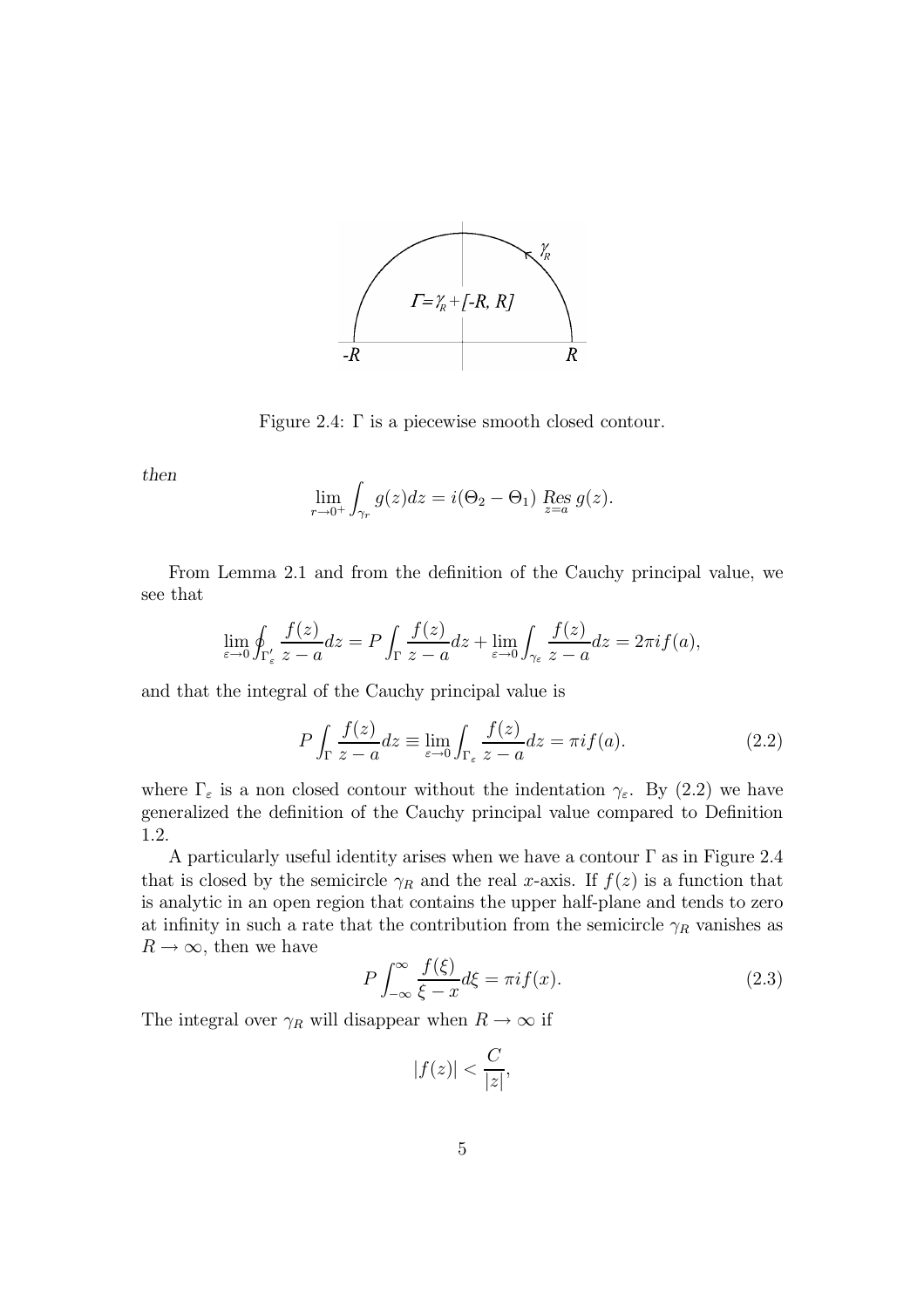for any positive constant  $C$ . The same yields if

$$
|f(z)| < C \left| e^{imz} \right|,
$$

for positive  $m$  according to Lemma 2.2 [7].

**Lemma 2.2.** (Jordan's lemma) If  $m > 0$  and  $P/Q$  is the quotient of two polynomials such that

$$
degree Q \ge 1 + degree P,
$$

then

$$
\lim_{\rho \to \infty} \int_{C_{\rho}^+} \frac{P(z)}{Q(z)} e^{imz} dz = 0,
$$

where  $C_{\rho}^{+}$  is the upper half-circle with radius  $\rho$ .

If we express  $f(x)$  as

$$
f(x) = g(x) - ih(x),
$$

on both sides of  $(2.3)$  with arguments on the real x-axis and equating real and imaginary parts then we obtain for the real part

$$
g(x) = -\frac{1}{\pi} P \int_{-\infty}^{\infty} \frac{h(\xi)}{x - \xi} d\xi = -Hh(x),
$$

and for the imaginary part

$$
h(x) = \frac{1}{\pi} P \int_{-\infty}^{\infty} \frac{g(\xi)}{x - \xi} d\xi = Hg(x). \tag{2.4}
$$

From Definition 1.1 we have that  $h(x)$  in (2.4) is the Hilbert transform of  $q(x)$ where H is the Hilbert transform operator. We also note that  $g(x) = H^{-1}h(x)$ with  $H^{-1}$  as the inverse Hilbert transform operator. We see that  $H \text{Re } f(x) =$ Im  $f(x)$  which motivates the following definition.

**Definition 2.3.** A complex signal  $f(x)$  that fulfils the conditions preceding (2.3) is called a strong analytic signal.

Above we have just proved the following theorem.

**Theorem 2.4.** For a strong analytic signal  $f(x)$  we have that  $H \text{Re } f(x) =$  $\text{Im } f(x)$ .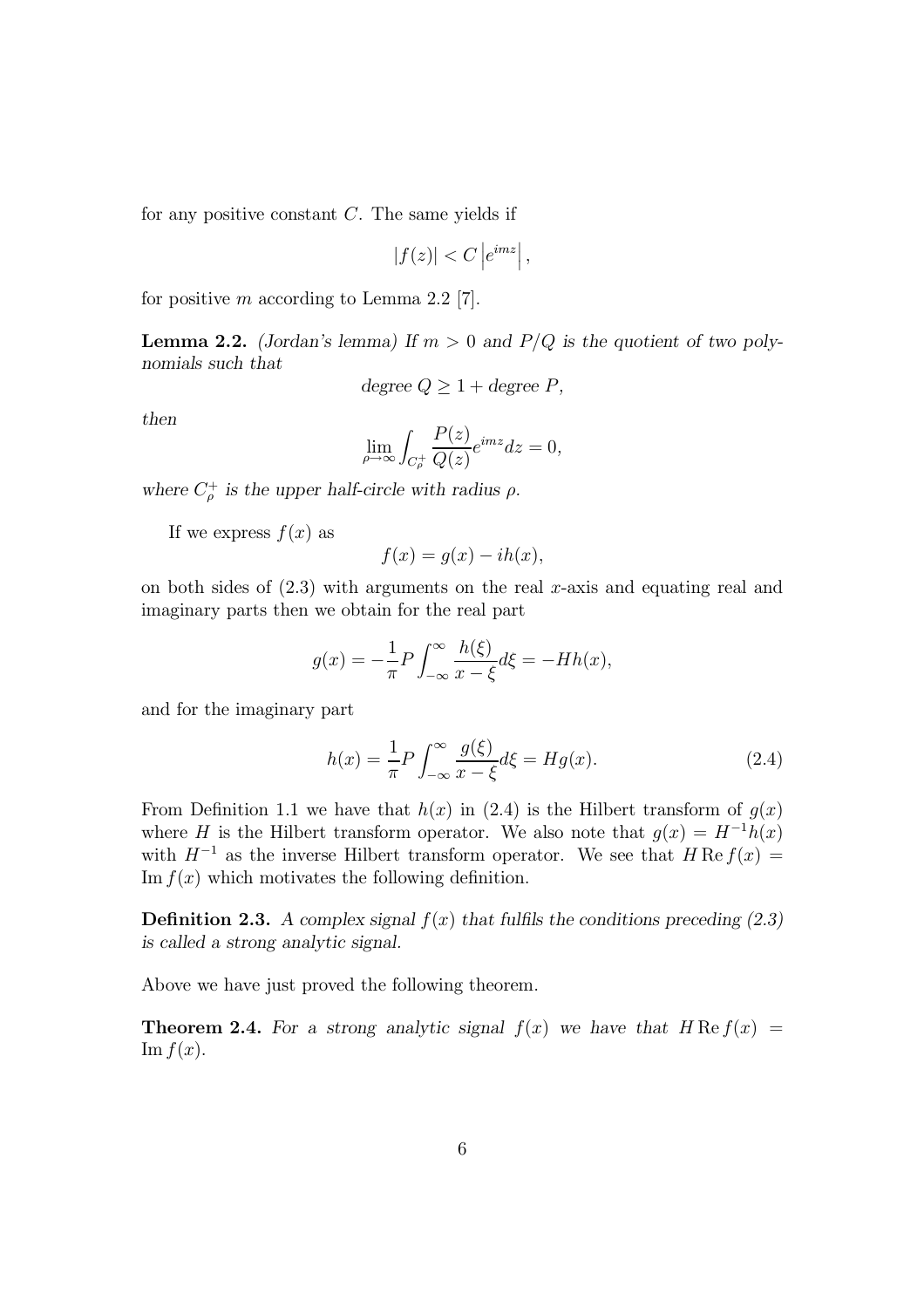#### 2.2. The Fourier transform

The Fourier transform is important in the theory of signal processing. When a function  $f(t)$  is real, we only have to look on the positive frequency axis because it contains the complete information about the waveform in the time domain. Therefore, we do not need the negative frequency axis and the Hilbert transform can be used to remove it. This is explained below.

Let us define the Fourier transform  $F(\omega)$  of a signal  $f(t)$  by

$$
F(\omega) = \int_{-\infty}^{\infty} f(t)e^{-i\omega t}dt.
$$
 (2.5)

This definition makes sense if  $f \in L^1(\mathbb{R})$ , that is if  $\int_{-\infty}^{\infty} |f(t)| dt$  exists. It is important to be able to recover the signal from its Fourier transform. To do that we define the inverse Fourier transform as

$$
\tilde{f}(t) = \frac{1}{2\pi} \int_{-\infty}^{\infty} F(\omega) e^{i\omega t} d\omega.
$$

If both f and F belong to  $L^1(\mathbb{R})$  then  $f(t)$  is continuous and bounded for all real t and we have that  $f(t) = f(t)$ , that is [1]

$$
f(t) = \frac{1}{2\pi} \int_{-\infty}^{\infty} F(\omega) e^{i\omega t} d\omega.
$$
 (2.6)

This result is a form of the Fourier inversion theorem.

Another variant of the inversion theorem [2] is that if f belongs to  $L^1(\mathbb{R})$ , f is of bounded variation in a neighbourhood of  $t$  and  $f$  is continuous at  $t$  then

$$
f(t) = \lim_{T \to \infty} \frac{1}{2\pi} \int_{-T}^{T} F(\omega) e^{i\omega t} d\omega.
$$

This means that (2.6) is to be interpreted as a type of Cauchy Principal value. Further more general variants of the inversion theorem exist for  $f \in L^1(\mathbb{R})$  but are not mentioned here.

There is also a theory for the Fourier transform when  $f \in L^2(\mathbb{R})$  [2]. In this case we define the Fourier transform as

$$
F(\omega) = \lim_{N \to \infty} \int_{-N}^{N} f(t)e^{-i\omega t} dt.
$$

The mean limit

$$
F(\omega) = \lim_{N \to \infty} F_N(\omega),
$$

is to be interpreted as

$$
\lim_{N \to \infty} ||F(\omega) - F_N(\omega)||_2 = 0.
$$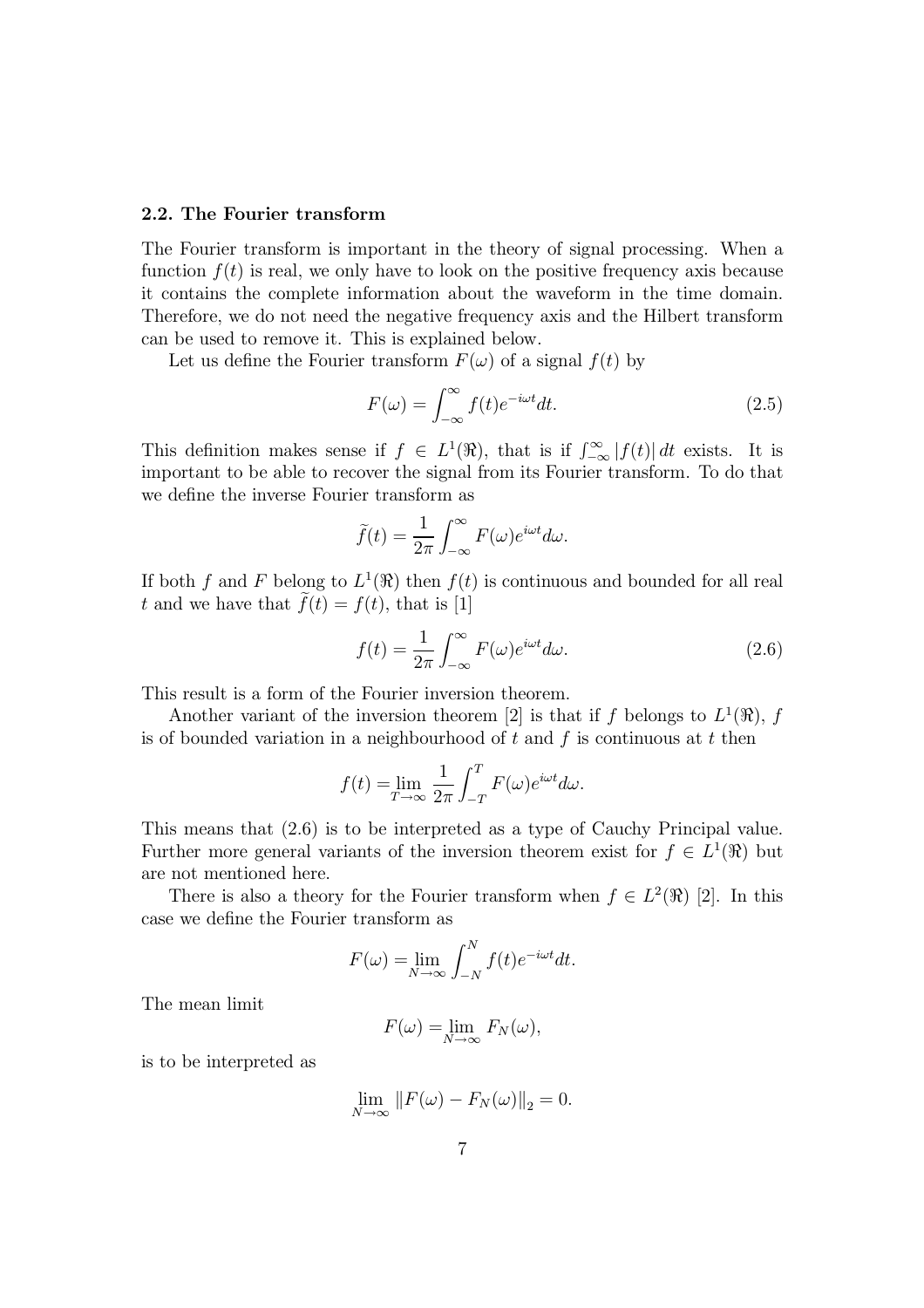Now  $F \in L^2(\mathbb{R})$  and the inversion formula states that

$$
f(t) = \lim_{N \to \infty} \frac{1}{2\pi} \int_{-N}^{N} F(\omega) e^{i\omega t} d\omega.
$$

Often we need to consider the Fourier transform of a signal as it neither belongs to  $L^1(\mathbb{R})$  nor to  $L^2(\mathbb{R})$ . The delta function is such an example. There is a theory of the Fourier transform, see e.g. [1], for there so called temperature distributions. This theory is, however, outside the scoop of this report, but occasionally we use some results from this theory.

A useful relation is the Plancherel formula.

**Theorem 2.5.** If f, g and G belong to  $L^1(\mathbb{R})$  or if f and g belong to  $L^2(\mathbb{R})$  then

$$
\int_{-\infty}^{\infty} f(t)g^*(t)dt = \frac{1}{2\pi} \int_{-\infty}^{\infty} F(\omega)G^*(\omega)d\omega.
$$

**Proof.** For a proof we refer to [1].

If  $f(t)$  is a real function that can be represented by an inverse Fourier transform then we have the following relationship in the time domain

$$
f(t) = f^*(t) = \frac{1}{2\pi} \int_{-\infty}^{\infty} F(\omega) e^{i\omega t} d\omega
$$
  

$$
= \frac{1}{2\pi} \int_{-\infty}^{\infty} F^*(\omega) e^{-i\omega t} d\omega
$$
  

$$
= \frac{1}{2\pi} \int_{-\infty}^{\infty} F^*(-\omega) e^{i\omega t} d\omega.
$$

This gives us the relation  $F(\omega) = F^*(-\omega)$  or  $F(-\omega) = F^*(\omega)$  in the frequency domain and we see that  $F$  for negative frequencies can be expressed by  $F^*$  for positive ones.

**Theorem 2.6.** If  $f(t)$  is a real function then

$$
f(t) = \frac{1}{2\pi} \int_0^\infty \left[ F^*(\omega) e^{-i\omega t} + F(\omega) e^{i\omega t} \right] d\omega.
$$

**Proof.** If we apply the Fourier transform on a real function  $f(t)$  then

$$
f(t) = \frac{1}{2\pi} \int_{-\infty}^{0} F(\omega)e^{i\omega t} d\omega + \frac{1}{2\pi} \int_{0}^{\infty} F(\omega)e^{i\omega t} d\omega
$$
  

$$
= \frac{1}{2\pi} \int_{0}^{\infty} F(-\omega)e^{-i\omega t} d\omega + \frac{1}{2\pi} \int_{0}^{\infty} F(\omega)e^{i\omega t} d\omega
$$
  

$$
= \frac{1}{2\pi} \int_{0}^{\infty} \left( F^{*}(\omega)e^{-i\omega t} + F(\omega)e^{i\omega t} \right) d\omega.
$$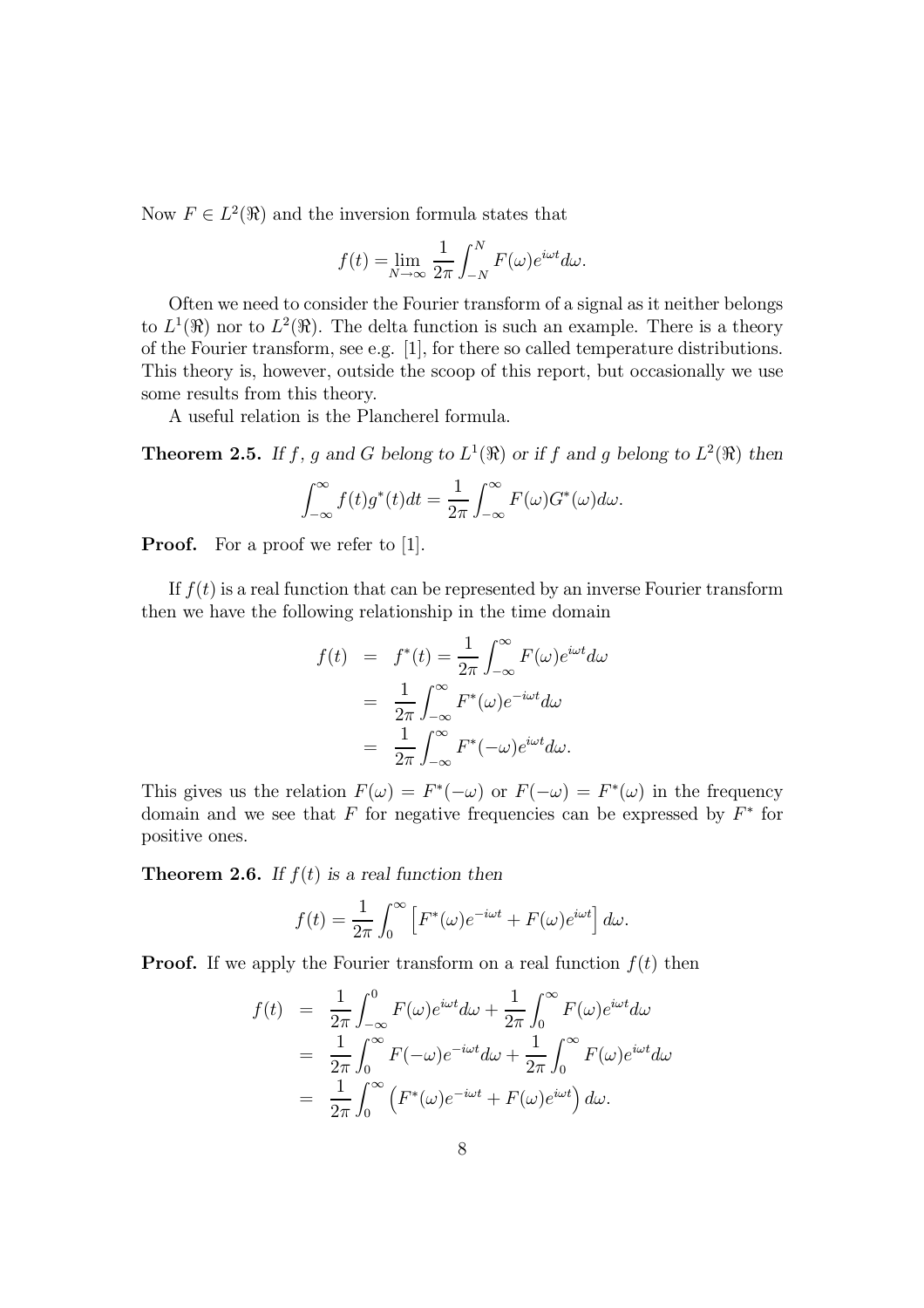

Figure 2.5: The amplitudes of  $F(\omega)$  and  $Z_f(\omega)$  as functions of  $\omega$ .

This means that the positive frequency spectra is sufficient to represent a real signal.

Let us define a function  $Z_f(\omega)$ , that is zero for all negative frequencies and  $2F(\omega)$  for all positive frequencies

$$
Z_f(\omega) = F(\omega) + sgn(\omega)F(\omega), \qquad (2.7)
$$

where

$$
sgn(\omega) = \begin{cases} 1 & \text{for } \omega > 0 \\ 0 & \text{for } \omega = 0 \\ -1 & \text{for } \omega < 0 \end{cases}
$$

and  $F(\omega)$  is the Fourier transform of the real function  $f(t)$ . In Figure 2.5 we see the relation (2.7) between  $F(\omega)$  and  $Z_f(\omega)$ . The inverse transform of  $Z_f(\omega)$  is therefore written as

$$
z_f(t) = \frac{1}{2\pi} \int_{-\infty}^{\infty} Z_f(\omega) e^{i\omega t} d\omega = \frac{1}{\pi} \int_{0}^{\infty} F(\omega) e^{i\omega t} d\omega,
$$

where  $z_f(t)$  is a complex function on the form

$$
z_f(t) = f(t) + ig(t).
$$
\n
$$
(2.8)
$$

We will show below that  $g(t)$  is real. From  $(2.7)$  and  $(2.8)$  we have that

$$
f(t) + ig(t) \stackrel{F}{\Leftrightarrow} F(\omega) + \text{sgn}(\omega)F(\omega).
$$
 (2.9)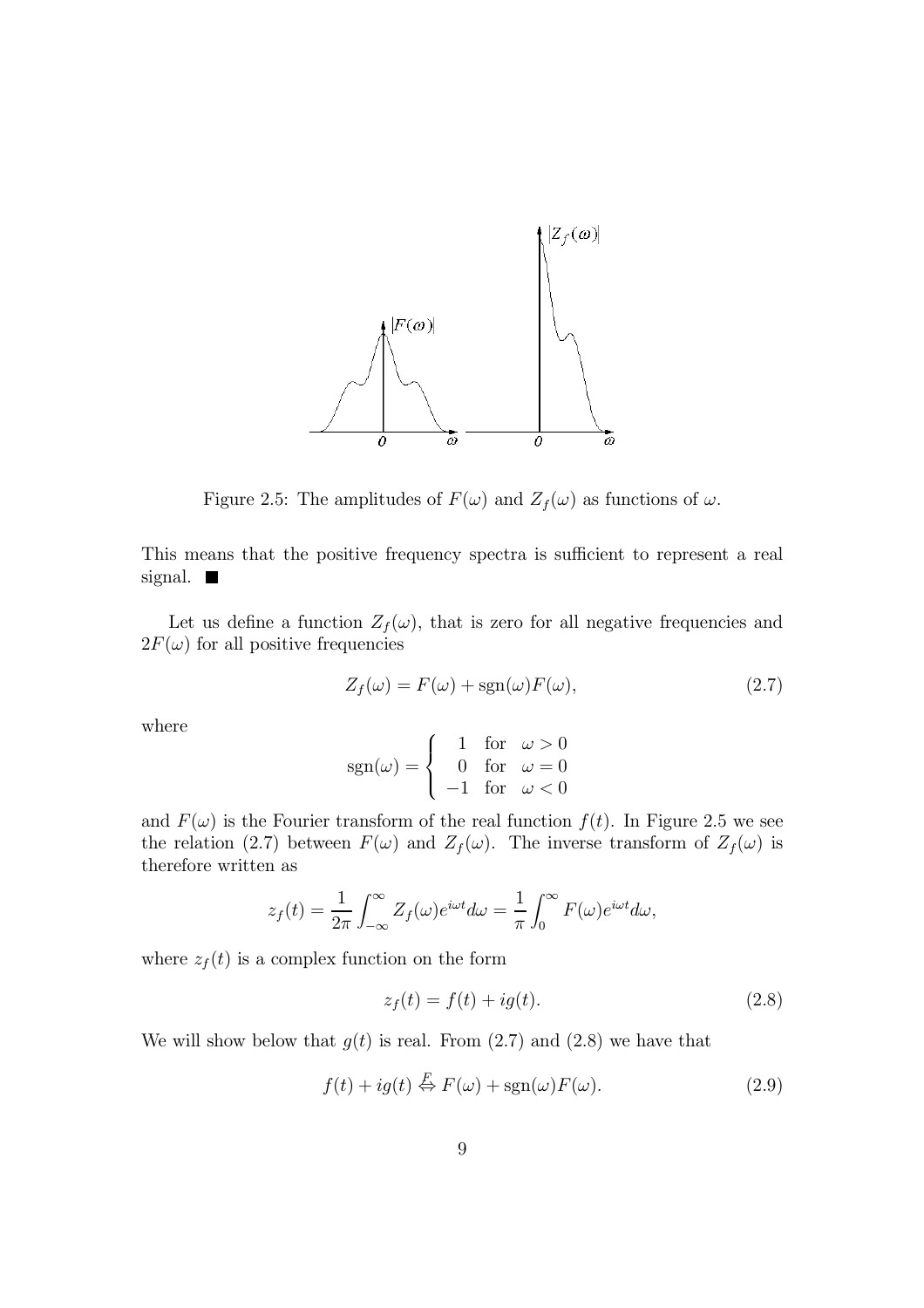The definition of the Fourier transform tells us that  $f(t) \stackrel{F}{\Leftrightarrow} F(\omega)$  and therefore we know from (2.9) that  $F(\omega)$ sgn( $\omega$ ) is the Fourier transform of  $iq(t)$ , thus

$$
g(t) \stackrel{F}{\Leftrightarrow} F(\omega) (-i \text{sgn}(\omega)).
$$

It is a standard result that the inverse transform of  $-i\text{sgn}(\omega)$  equals  $1/(\pi t)$ , that is

$$
g(t) = f(t) * \frac{1}{\pi t} = \frac{1}{\pi} P \int_{-\infty}^{\infty} \frac{f(\tau)}{t - \tau} d\tau = Hf(t) = \hat{f}(t),
$$

and we see that  $g(t)$  can be written as  $f(t)$  which is known as the Hilbert transform of  $f(t)$ . Further more  $q(t)$  is real.

#### 2.3. The  $\pm \pi/2$  phaseshift

The  $\pm \pi/2$  phases hift is interpreted in the frequency domain as a multiplication with the imaginary value  $\pm i$ , thus

$$
H(\omega) = \begin{cases} -i = e^{-i\frac{\pi}{2}} & \text{for } \omega > 0\\ i = e^{i\frac{\pi}{2}} & \text{for } \omega < 0 \end{cases}
$$

 $H(\omega)$  is unfortunately not a property of Fourier transform but the problem can be solved by expressing  $H(\omega)$  as a limit of a bounded function  $G(\omega)$ , that is

$$
G(\omega) = \begin{cases} -ie^{-\sigma\omega} & \text{for } \omega > 0\\ ie^{\sigma\omega} & \text{for } \omega < 0 \end{cases}
$$

where

$$
\lim_{\sigma \to 0} G(\omega) = H(\omega). \tag{2.10}
$$

It is now possible to use the inverse Fourier transform on  $G(\omega)$ , thus

$$
g(t) = F^{-1}G(\omega)
$$
  
=  $\frac{1}{2\pi} \int_{-\infty}^{0} i e^{\sigma \omega} e^{i\omega t} d\omega + \frac{1}{2\pi} \int_{0}^{\infty} -i e^{-\sigma \omega} e^{i\omega t} d\omega$   
=  $\frac{i}{2\pi} \int_{0}^{\infty} (e^{-(\sigma + it)\omega} - e^{-(\sigma - it)\omega}) d\omega$   
=  $\frac{i}{2\pi} \left[ -\frac{1}{\sigma + it} e^{-(\sigma + it)\omega} + \frac{1}{\sigma - it} e^{-(\sigma - it)\omega} \right]_{0}^{\infty}$   
=  $\frac{t}{\pi(\sigma^2 + t^2)}$ .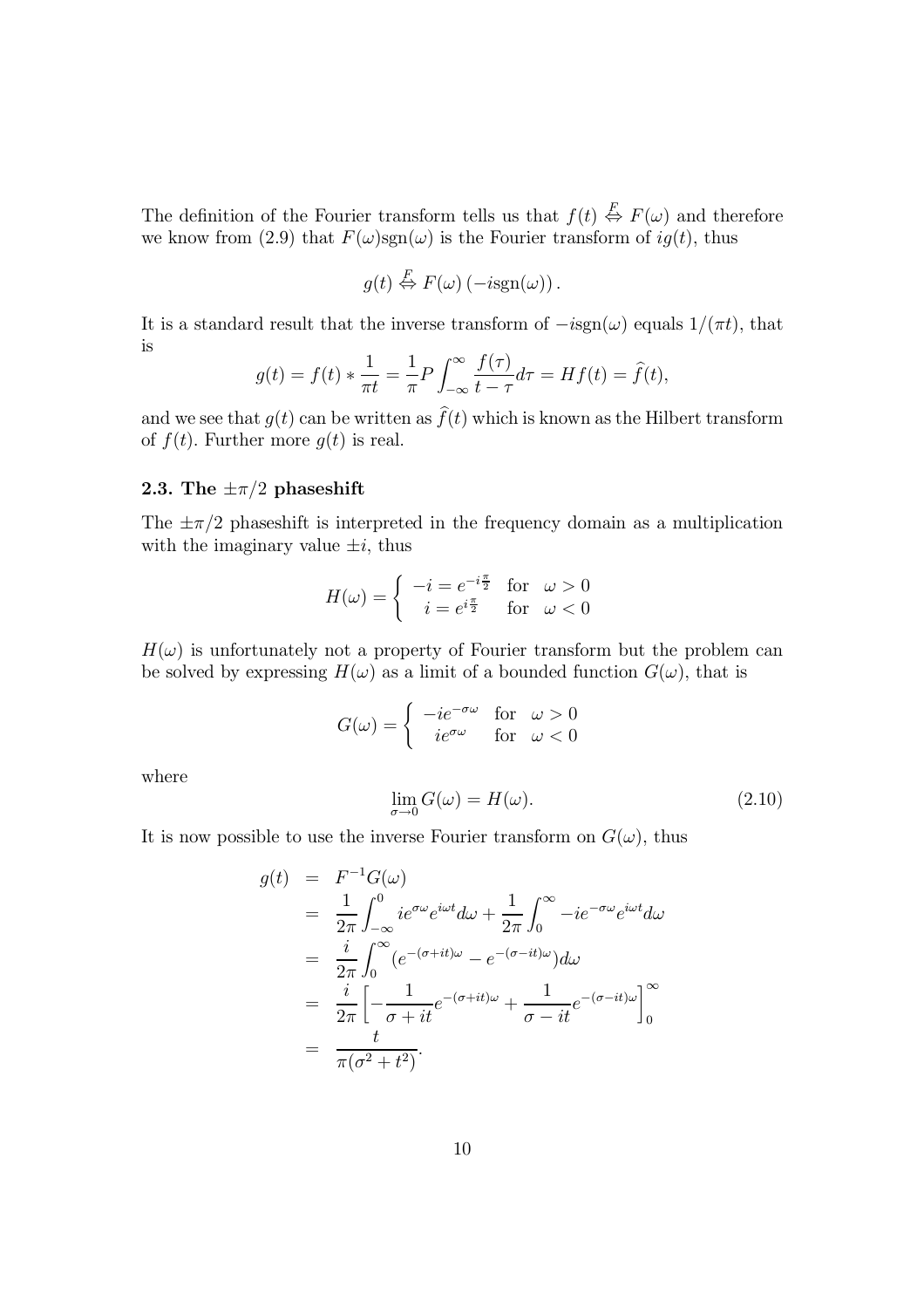where  $q(t) \rightarrow h(t)$  when  $\sigma \rightarrow 0$  and the inverse Fourier transform of the impulse response of  $H(\omega)$  is

$$
h(t) = \lim_{\sigma \to 0} g(t) = \lim_{\sigma \to 0} \frac{t}{\pi(\sigma^2 + t^2)} = \frac{1}{\pi t}.
$$

A convolution between  $f(t)$  and the impulse response  $h(t)$  gives us

$$
\widehat{f}(t) = \frac{1}{\pi} \int_{-\infty}^{\infty} \frac{f(\tau)}{t - \tau} d\tau,
$$

where  $f(t)$  is known as the Hilbert transform. Notice that this integral shall be considered as a principal-valued integral a limit that corresponds to the limit in (2.10). To make a rigorous presentation of this problem we should apply the distribution theory but that is beyond the scoop of this report.

## 3. Properties of the Hilbert transform

In this chapter we look at some properties of the Hilbert transform. We assume that  $F(\omega)$  does not contain any impulses for  $\omega = 0$  and that  $f(t)$  is a real valued function. Some of the formulas are to be interpreted in a distributional sense.

#### 3.1. Linearity

The Hilbert transform that is a Cauchy principle-valued function, see Chapter 1, is expressed on the form

$$
Hf(t) = \lim_{\varepsilon \to 0} \frac{1}{\pi} \int_{|x-t| > \varepsilon} \frac{f(\tau)}{t - \tau} d\tau.
$$

If we write the function  $f(t)$  as  $c_1f_1(t) + c_2f_2(t)$  where the Hilbert transform of  $f_1(t)$  and  $f_2(t)$  exists then

$$
Hf(t) = H(c_1f_1(t) + c_2f_2(t))
$$
  
=  $\lim_{\varepsilon \to 0} \frac{1}{\pi} \int_{|x-t| > \varepsilon} \frac{c_1f_1(\tau) + c_2f_2(\tau)}{t - \tau} d\tau$   
=  $c_1 \lim_{\varepsilon \to 0} \frac{1}{\pi} \int_{|x-t| > \varepsilon} \frac{f_1(\tau)}{t - \tau} d\tau + c_2 \lim_{\varepsilon \to 0} \frac{1}{\pi} \int_{|x-t| > \varepsilon} \frac{f_2(\tau)}{t - \tau} d\tau$   
=  $c_1 Hf_1(t) + c_2 Hf_2(t).$ 

This is the linearity property of the Hilbert transform.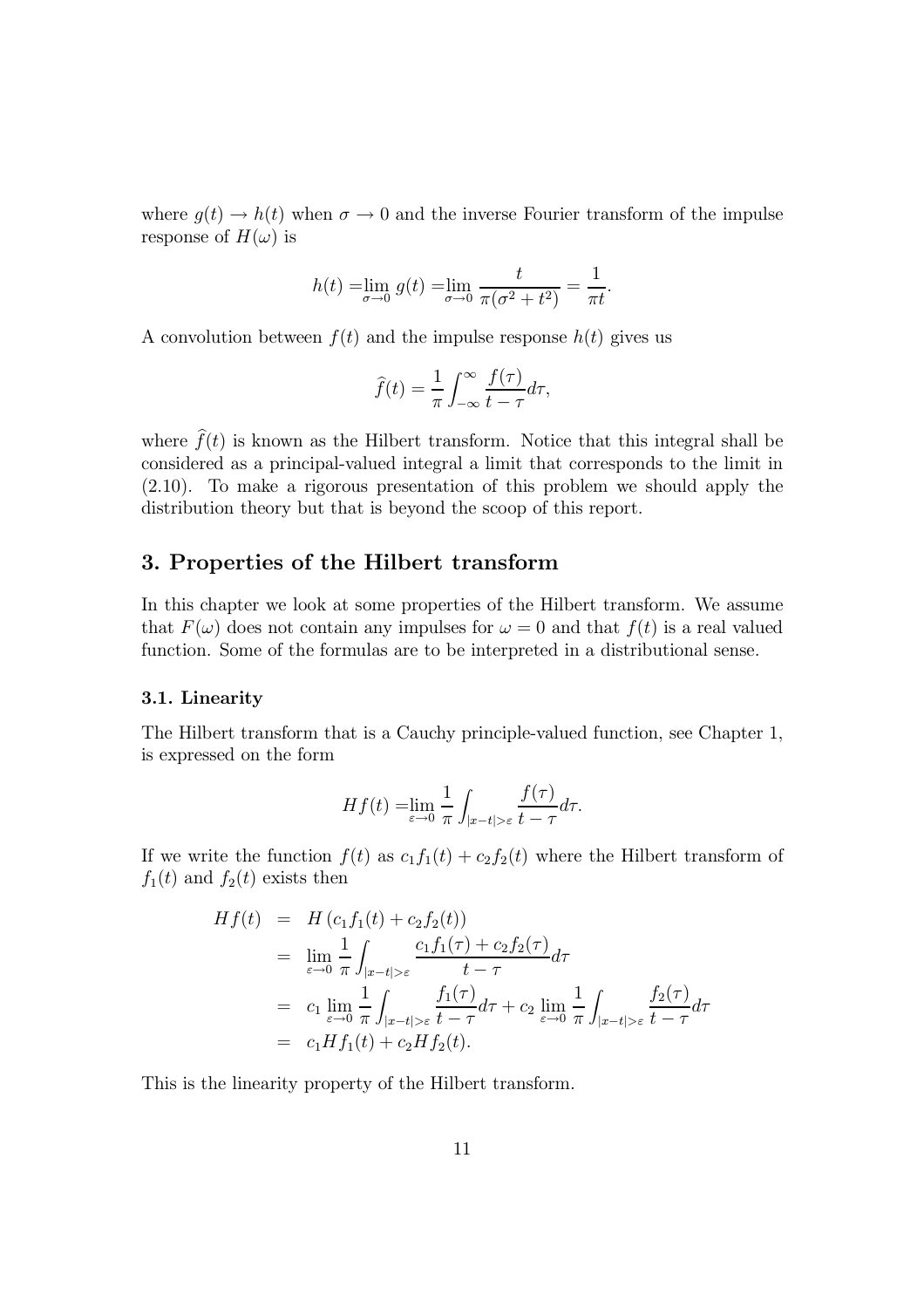#### 3.2. Multiple Hilbert transforms and their inverses

The Hilbert transform used twice on a real function gives us the same real function but with altered sign

$$
H^2=-I,
$$

with  $I$  as the identity operator. The Hilbert transform used four times on the same real function gives us the original function back

$$
H^2 H^2 = H^4 = I.
$$
\n(3.1)

A more interesting property of multiple Hilbert transforms arises if we use the Hilbert transform 3 times, thus

$$
H^3H = I \Rightarrow H^{-1} = H^3.
$$

This tells us that it is possible to use the multiple Hilbert transform to calculate the inverse Hilbert transform.

As we seen before the Hilbert transform can be applied in the time domain by using the definition of the Hilbert transform. In the frequency domain we simply multiply the Hilbert transform operator  $-isgn(\omega)$  to the function  $F(\omega)$ . By multiplying the Hilbert transform operator by itself we get an easy method to do multiple Hilbert transforms, that is

$$
H^n f(t) \stackrel{F}{\Leftrightarrow} (-i\text{sgn}(\omega))^n F(\omega),
$$

where  $n$  is the number of Hilbert transforms.

Example 3.1. We want to calculate the inverse Hilbert transform of the function  $f(t)$  by using multiple Hilbert transforms in the frequency domain. First we have to Fourier transform the function  $f(t)$ 

$$
F(\omega) = \int_{-\infty}^{\infty} f(t)e^{-i\omega t}dt,
$$

and then use the Hilbert transform three times in the frequency domain, that is

$$
H^3 = (-i\text{sgn}(\omega))^3.
$$

Finally we use the inverse Fourier transform

$$
H^{-1}f(t) = \frac{1}{2\pi} \int_{-\infty}^{\infty} H^3 F(\omega) e^{i\omega t} d\omega.
$$

From above we see that we only have to calculate two infinite integrals in the frequency domain compared to three infinite integrals in the time domain. Another advantage in the frequency domain is that we formally can choose the number of times we want to use the Hilbert transform.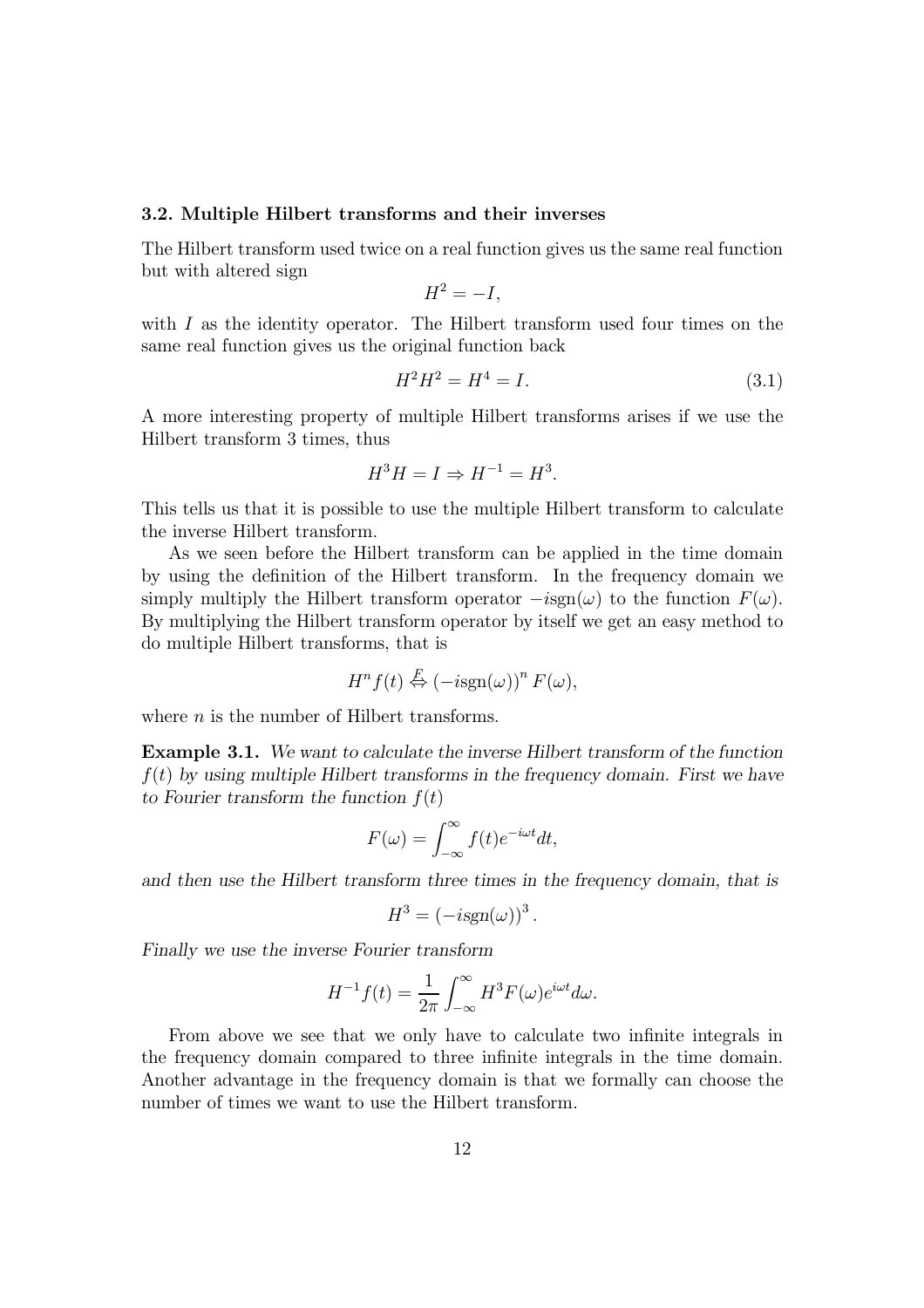#### 3.3. Derivatives of the Hilbert transform

Theorem 3.2. The Hilbert transform of the derivative of a function is equivalent to the derivative of the Hilbert transform of a function, that is

$$
f'(t) \stackrel{H}{\leftrightarrow} \frac{d}{dt}\hat{f}(t). \tag{3.2}
$$

**Proof.** From Definition 1.1 we have that

$$
\widehat{f}(t) = \frac{1}{\pi} P \int_{-\infty}^{\infty} \frac{f(\tau)}{t - \tau} d\tau.
$$

If we substitute  $\tau$  with  $t - s$ 

$$
\widehat{f}(t) = \frac{1}{\pi} P \int_{-\infty}^{\infty} \frac{f(t-s)}{s} ds,
$$

and then apply the derivative of  $t$  on both sides we get

$$
\frac{d}{dt}\widehat{f}(t) = \frac{1}{\pi}P \int_{-\infty}^{\infty} \frac{f'(t-s)}{s} ds.
$$

The substitution  $s = t - \tau$  gives us that

$$
\frac{d}{dt}\widehat{f}(t) = \frac{1}{\pi}P \int_{-\infty}^{\infty} \frac{f'(\tau)}{t - \tau} d\tau,
$$

and the relation in  $(3.2)$  is valid.

From the proof above we conclude that the relation can be used repeatedly. Let us look at an example where we also make use of multiple Hilbert transforms, see Section 3.2.

**Example 3.3.** By  $(3.2)$  we may calculate the Hilbert transform of the delta function  $\delta(t)$  and its derivatives. At the same time we get the Hilbert transform representation of the delta function. Consider the Hilbert transform of the delta function

$$
H\delta(t) = \frac{1}{\pi t}.
$$

The derivative of the delta function is calculated to

$$
H\delta'(t) = -\frac{1}{\pi t^2},\tag{3.3}
$$

and if we apply the Hilbert transform on both sides then we get

$$
\delta'(t) = H\left(\frac{1}{\pi t^2}\right).
$$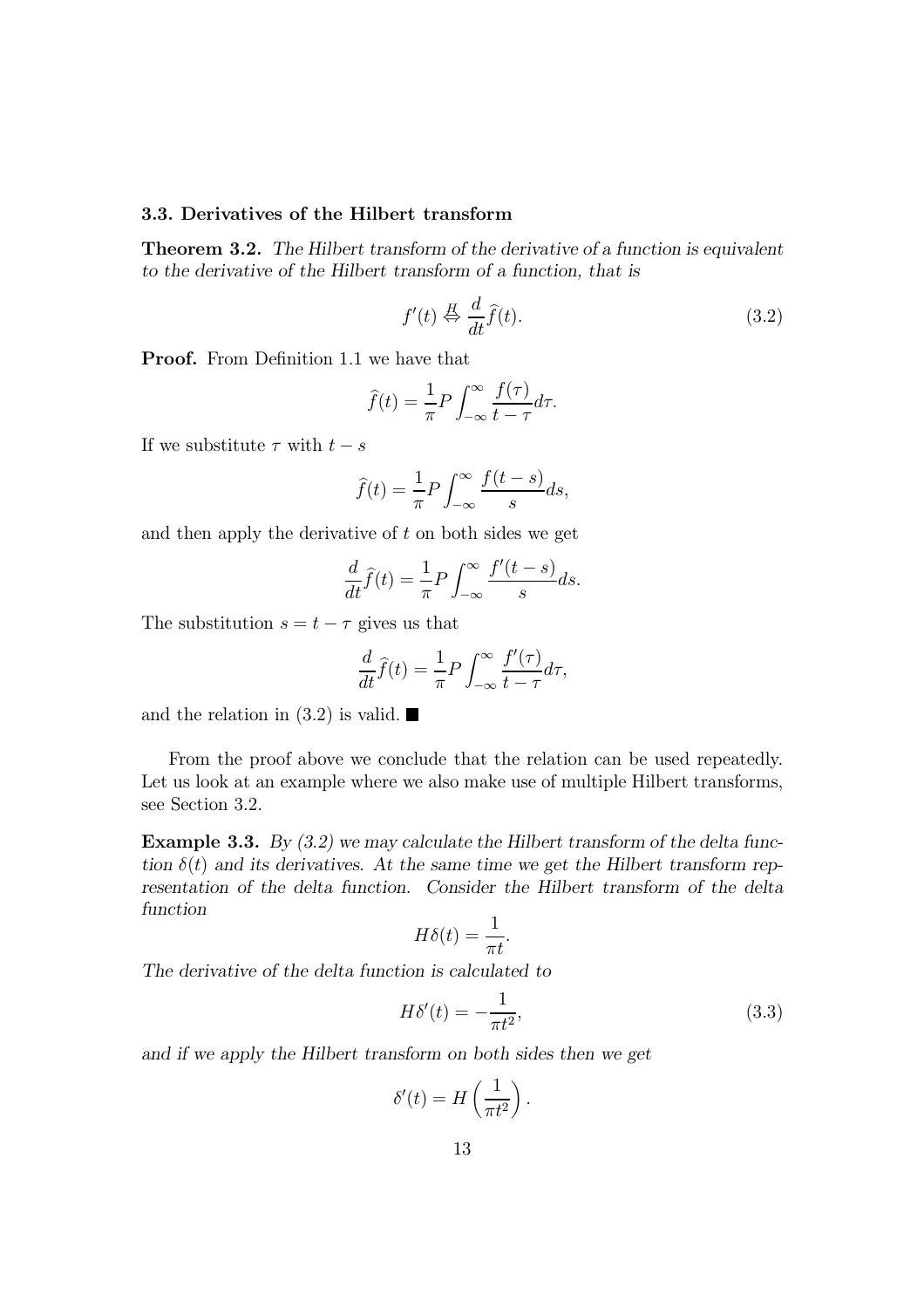The derivative of (3.3) is

$$
H\delta''(t) = \frac{2}{\pi t^3},
$$

and when we apply the Hilbert transform on both sides we get

$$
\delta''(t) = H\left(-\frac{2}{\pi t^3}\right).
$$

This procedure can be continued.

#### 3.4. Orthogonality properties

A symmetry found in Section 2.2 about the Fourier transform  $F(\omega)$  of a real function  $f(t)$  leads us to do the following definition [6].

**Definition 3.4.** A complex function is called Hermitian if its real part is even and its imaginary part is odd.

From this we have that the Fourier transform  $F(\omega)$  of a real function  $f(t)$  is Hermitian.

**Theorem 3.5.** A real function  $f(t)$  and its Hilbert transform  $\hat{f}(t)$  are orthogonal if  $f$ ,  $\hat{f}$  and  $F$  belong to  $L^1(\Re)$  or if  $f$  and  $\hat{f}$  belong to  $L^2(\Re)$ .

Proof. From Theorem 2.5 we have that

$$
\int_{-\infty}^{\infty} f(t)\hat{f}(t)dt = \frac{1}{2\pi} \int_{-\infty}^{\infty} F(\omega) (-i\text{sgn}(\omega)F(\omega))^* d\omega
$$

$$
= \frac{i}{2\pi} \int_{-\infty}^{\infty} \text{sgn}(\omega)F(\omega)F^*(\omega) d\omega
$$

$$
= \frac{i}{2\pi} \int_{-\infty}^{\infty} \text{sgn}(\omega) |F(\omega)|^2 d\omega,
$$

where sgn( $\omega$ ) is an odd function and the fact that  $F(\omega)$  is Hermitian gives us that  $|F(\omega)|^2$  is an even function. We conclude that

$$
\int_{-\infty}^{\infty} f(t)\hat{f}(t)dt = 0,
$$

and a real function and its Hilbert transform are orthogonal.  $\blacksquare$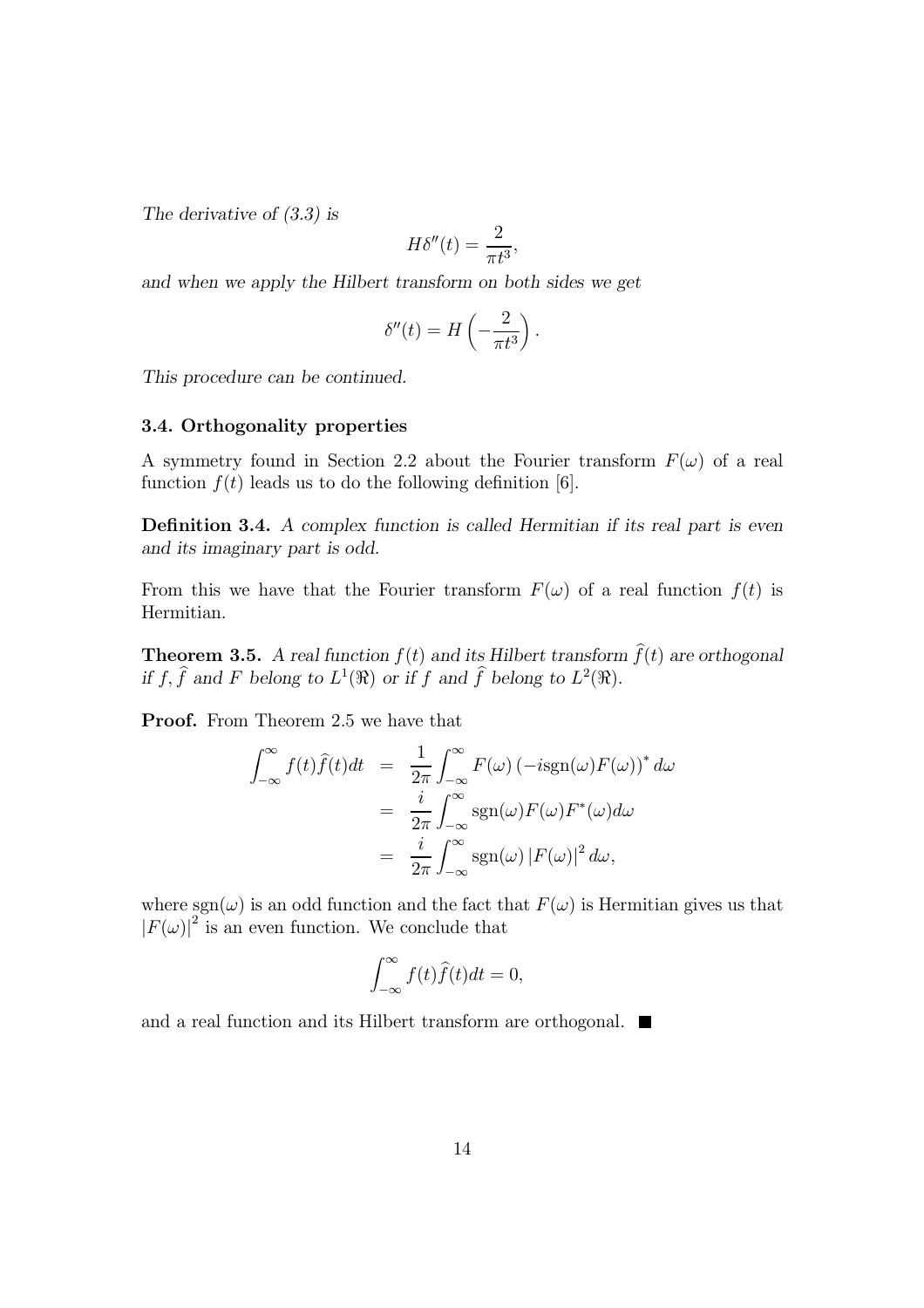#### 3.5. Energy aspects of the Hilbert transform

The energy of a function  $f(t)$  is closely related to the energy of its Fourier transform  $F(\omega)$ . Theorem 2.5 with  $f(t) = q(t)$  is called the Rayleigh theorem and it helps us to define the energy of  $f(t)$  and  $F(\omega)$  as

$$
E_f = \int_{-\infty}^{\infty} |f(t)|^2 dt = \frac{1}{2\pi} \int_{-\infty}^{\infty} |F(\omega)|^2 d\omega.
$$
 (3.4)

Here it is natural to assume that  $f \in L^2(\mathbb{R})$  which means that  $E_f$  is finite. The same theorem is used to define the energy of the Hilbert transform of  $f(t)$  and  $F(\omega)$ , that is

$$
E_{\hat{f}} = \int_{-\infty}^{\infty} \left| \hat{f}(t) \right|^2 dt = \frac{1}{2\pi} \int_{-\infty}^{\infty} \left| -i \text{sgn}(\omega) F(\omega) \right|^2 d\omega, \tag{3.5}
$$

where  $\left|-i\text{sgn}(\omega)\right|^2 = 1$  except for  $\omega = 0$ . But, since  $F(\omega)$  does not contain any impulses at the origin we get  $E_{\hat{f}} = E_f$ .

A consequence of (3.5) is that  $f \in L^2(\mathbb{R})$  induces that  $\hat{f} \in L^2(\mathbb{R})$ . The accuracy of the approximated Hilbert transform operator can be measured by comparing the energy in  $(3.4)$  and  $(3.5)$ . However, a minor difference in energy always exists in real applications due to unavoidable truncation errors.

### 3.6. The Hilbert transform of strong analytic signals

From Section 3.2 we have that the Hilbert transform of a strong analytic signal  $z(t)$  is

$$
Hz(t) = H\left(f(t) + i\hat{f}(t)\right) = \hat{f}(t) - if(t) = -iz(t). \tag{3.6}
$$

From this follows the result of the Hilbert transform of two multiplied strong analytic signals.

**Theorem 3.6.** The product of  $H(z_1(t))z_2(t)$  is identical with the product of  $z_1(t)H(z_2(t))$  if  $z_1(t)$  and  $z_2(t)$  are strong analytic signals.

**Proof.** Since  $z_1(t)$  and  $z_2(t)$  are strong analytic signals then

$$
H(z_1(t)) z_2(t) = (\hat{f}_1(t) - if_1(t)) (f_2(t) + i\hat{f}_2(t))
$$
  
=  $-i (f_1(t) + i\hat{f}_1(t)) (f_2(t) + i\hat{f}_2(t))$   
=  $-iz_1(t)z_2(t)$  (3.7)

$$
= (f_1(t) + i\hat{f}_1(t)) (\hat{f}_2(t) - i f_2(t)) \qquad (3.8)
$$

$$
= z_1(t)H(z_2(t)), \t\t(3.9)
$$

where we make use of  $(3.6)$  in  $(3.7)$  and  $(3.8)$ .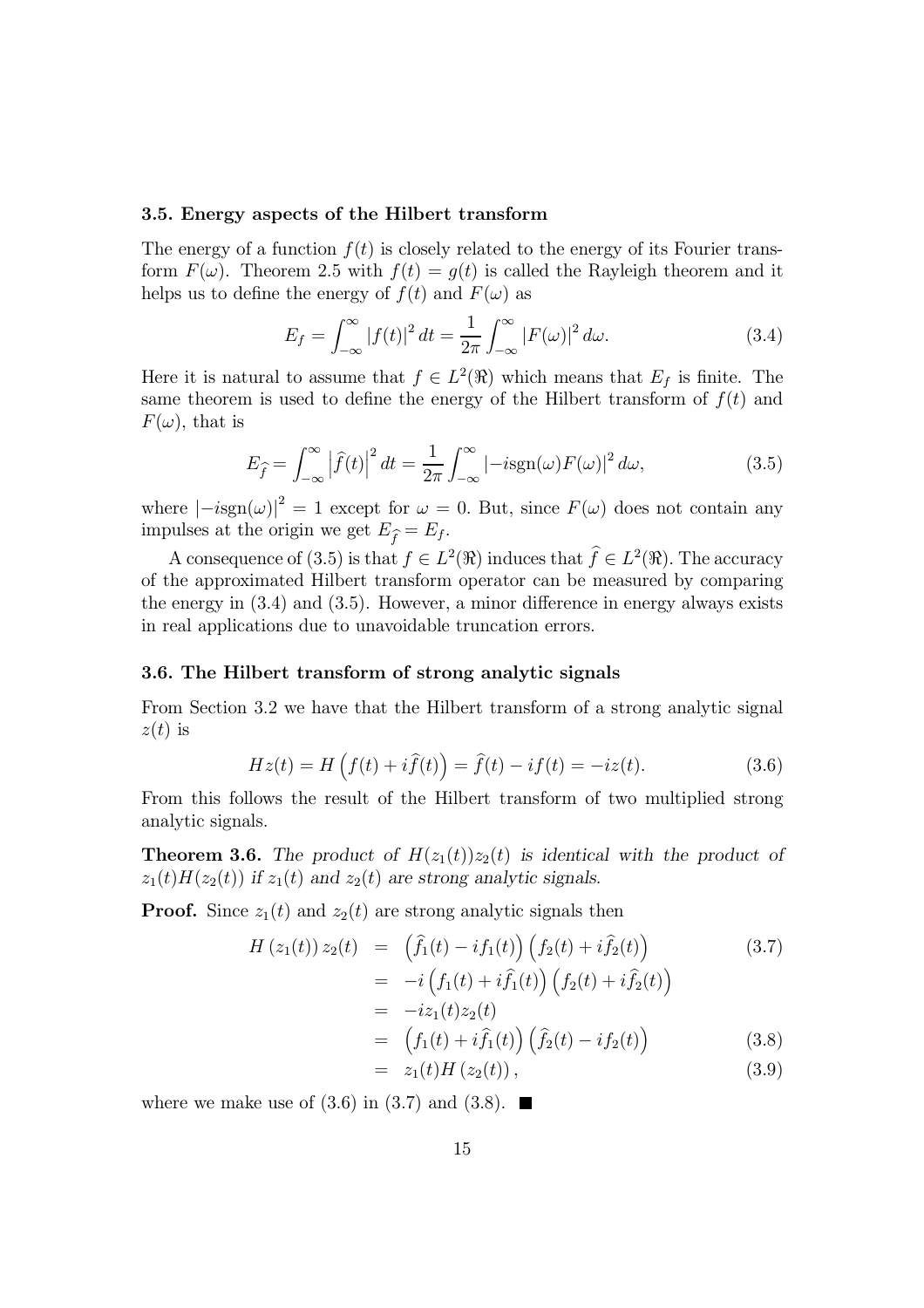**Theorem 3.7.** The product of  $z_1(t)z_2(t)$  is identical with the product  $iH(z_1(t))z_2(t) =$  $iz_1(t)H(z_2(t))$  if  $z_1(t)$  and  $z_2(t)$  are strong analytic signals.

**Proof.** Since  $z_1(t)$  and  $z_2(t)$  are strong analytic signals then

$$
z_1(t)z_2(t) = (f_1(t) + i\hat{f}_1(t))(f_2(t) + i\hat{f}_2(t))
$$
  
=  $i(\hat{f}_1(t) - if_1(t))(f_2(t) + i\hat{f}_2(t))$   
=  $iH(z_1(t))z_2(t) = iz_1(t)H(z_2(t)),$ 

and the theorem follows. ■

The Hilbert transform of the product of two strong analytic signals gives us the same result as in  $(3.9)$ . To prove this we first need to show that the product of two strong analytic signals is strong analytic.

Theorem 3.8. The product of two strong analytic signals is strong analytic.

**Proof.** Let  $z_1(t'')$  and  $z_2(t'')$  be analytic signals of the complex variable  $t'' = t + it$ in the open upper half-plane. Then  $z_1(t'')z_2(t'')$  is also an analytic signal in the same region. Assume that  $z_1(t'')$  and  $z_2(t'')$  are decreasing in such a rate at infinity that the discussion in Section 2.1 is true then  $z_1(t)$  and  $z_2(t)$  are strong analytic signals. If  $z_1(t'')$  and  $z_2(t'')$  are decreasing sufficiently rapid at infinity then  $z_1(t'')z_2(t'')$  have to decrease faster than the one of  $z_1(t'')$  and  $z_2(t'')$  that is decreasing with the least rate. From this we have that  $H(\text{Re}(z_1(t)z_2(t))) =$  $\text{Im}(z_1(t)z_2(t))$  and that  $z_1(t)z_2(t)$  is a strong analytic signal.

**Theorem 3.9.**  $H(z_1(t)z_2(t)) = -iz_1(t)z_2(t)$  if  $z_1(t)$  and  $z_2(t)$  are strong analytic signals.

**Proof.** Since  $z_1(t)$  and  $z_2(t)$  are strong analytic signals then

$$
H(z_1(t)z_2(t)) = H(f_1(t) + i\hat{f}_1(t)) (f_2(t) + i\hat{f}_2(t))
$$
  
\n
$$
= H(f_1(t)f_2(t) - \hat{f}_1(t)\hat{f}_2(t)
$$
  
\n
$$
+ i (f_1(t)\hat{f}_2(t) + \hat{f}_1(t)f_2(t))
$$
  
\n
$$
= f_1(t)\hat{f}_2(t) + \hat{f}_1(t)f_2(t)
$$
  
\n
$$
- i (f_1(t)f_2(t) - \hat{f}_1(t)\hat{f}_2(t))
$$
  
\n
$$
= -i(f_1(t)f_2(t) + i f_1(t)\hat{f}_2(t)
$$
  
\n
$$
+ i\hat{f}_1(t)f_2(t) - i\hat{f}_1(t)\hat{f}_2(t)
$$
  
\n
$$
= -i (f_1(t) + i\hat{f}_1(t)) (f_2(t) + i\hat{f}_2(t))
$$
  
\n
$$
= -i z_1(t)z_2(t),
$$
  
\n(3.10)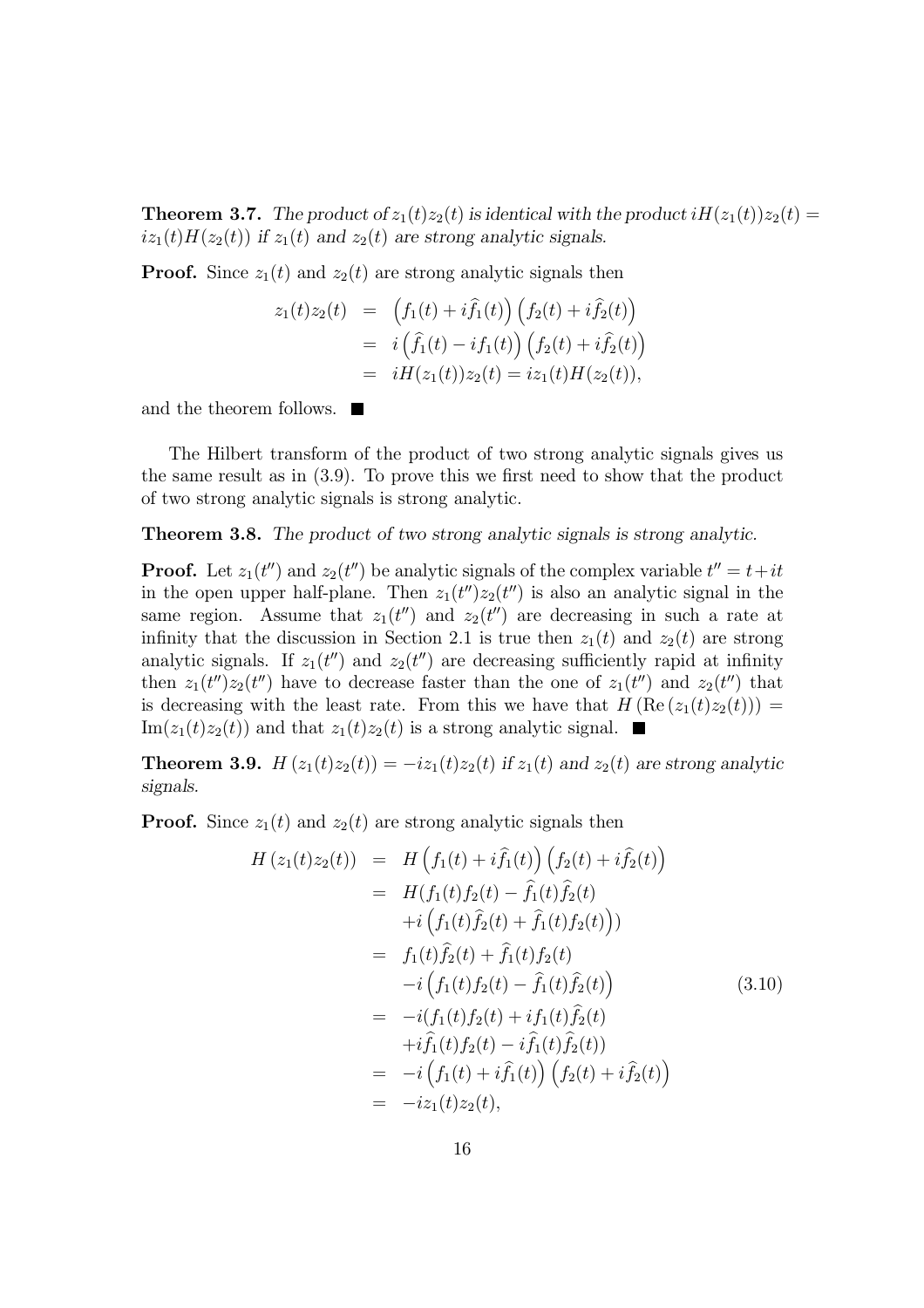where we make use of Theorem 3.8 in  $(3.10)$ .

Consequently it is possible to apply the Hilbert transform on the product of two strong analytic signals in several different ways, thus

$$
H(z_1(t)z_2(t)) = H(z_1(t)) z_2(t) = z_1(t)H(z_2(t)) = -iz_1(t)z_2(t).
$$

It does not matter on which strong analytic signal we apply the Hilbert transform. We conclude that the Hilbert transform of the product of  $n$  strong analytic signals form the equation

$$
Hz^{n}(t) = H(z(t)) z^{n-1}(t) = -iz(t) z^{n-1}(t) = -iz^{n}(t).
$$

#### 3.7. Analytic signals in the time domain

The Hilbert transform can be used to create an analytic signal from a real signal. Instead of studying the signal in the frequency domain it is possible to look at a rotating vector with an instantaneous phase  $\varphi(t)$  and an instantaneous amplitude  $A(t)$  in the time domain, that is

$$
z(t) = f(t) + i\hat{f}(t) = A(t)e^{i\varphi(t)}.
$$

This notation is usually called the polar notation where

$$
A(t) = \sqrt{f^2(t) + \hat{f}^2(t)},
$$

and

$$
\varphi(t) = \arctan\left(\frac{\hat{f}(t)}{f(t)}\right).
$$

If we express the phase with a Taylor series then

$$
\varphi(t) = \varphi(t_0) + (t - t_0)\varphi'(t_0) + R,
$$

where R is small when t is close to  $t_0$ . The analytic signal becomes

$$
z(t) = A(t)e^{i\varphi(t)} = A(t)e^{i(\varphi(t_0) - t_0\varphi'(t_0))}e^{it\varphi'(t_0)}e^{iR},
$$

and we see that  $\varphi'(t_0)$  has the role of frequency if R is neglected. This makes it natural to introduce the notion of instantaneous (angular) frequency, that is

$$
\omega(t) = \frac{d\varphi(t)}{dt}.
$$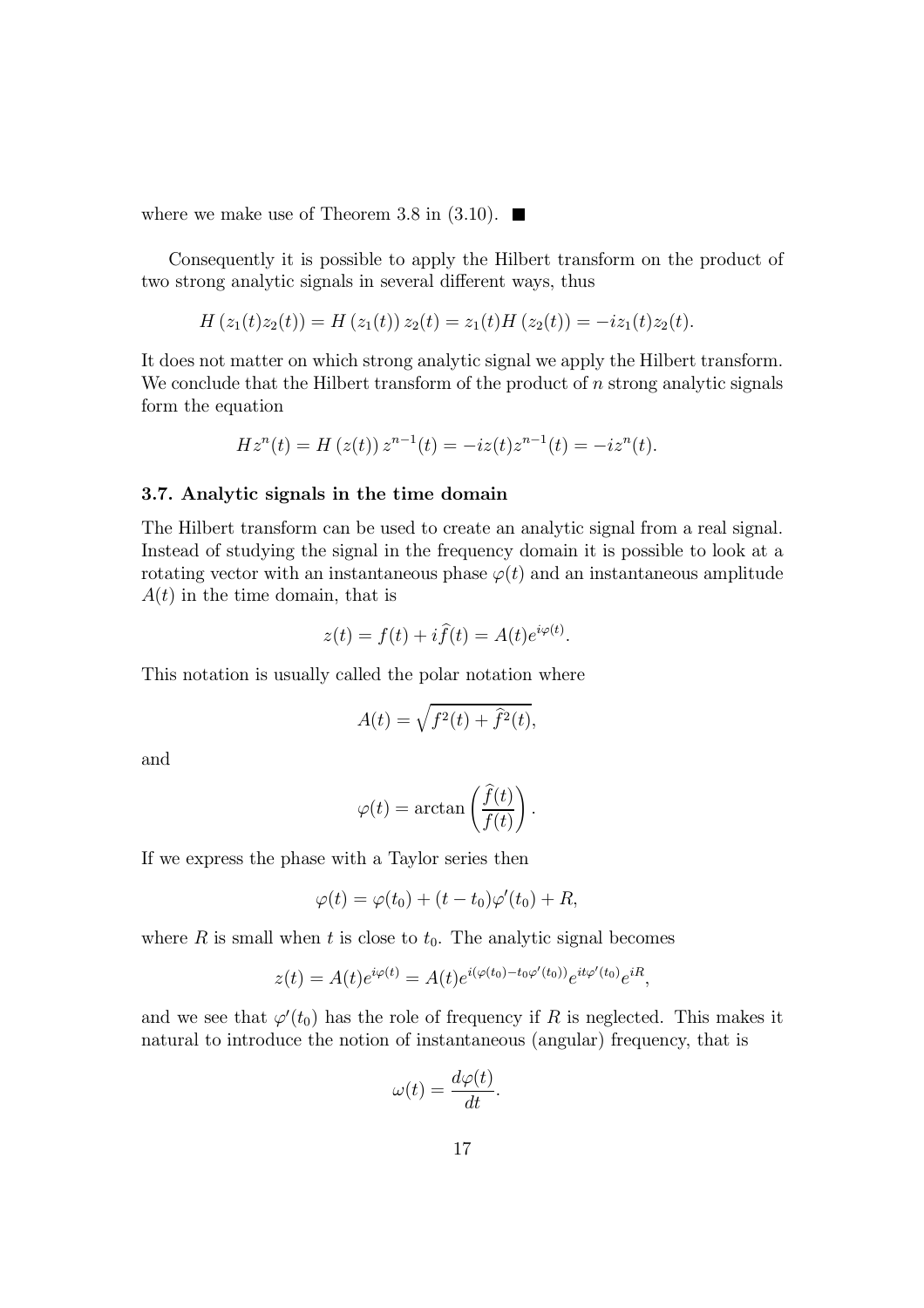Example 3.10. We have a real signal and its Hilbert transform

$$
f(t) = \cos(\omega_0 t),
$$
  

$$
\hat{f}(t) = \sin(\omega_0 t).
$$

Together they form an analytic signal where the instantaneous amplitude is

$$
A(t) = \sqrt{\cos^2(\omega_0 t) + \sin^2(\omega_0 t)} = 1.
$$

The instantaneous frequency is easy to calculate from the phase  $\varphi(t) = \omega_0 t$ , that is

$$
\omega(t)=\omega_0.
$$

We see that in this particular case the instantaneous frequency is the same as the real frequency.

## 4. Numerical calculations of the Hilbert transform

The purpose of this chapter is to study different types of numerical calculation methods for the Hilbert transform.

#### 4.1. Continuous time

#### 4.1.1. Numerical integration.

Numerical integration works fine on smooth functions that decrease rapidly at infinity. When we want to calculate the Hilbert transform by Definition  $1.1$  we are facing some problems. In numerical integration we use finite intervals and it is therefore important to consider the integration region to control the calculation error. This is the reason why a rapid decrease at infinity is an advantage. Another problem is that the integrand in Definition 1.1 is infinite when the nominator vanishes. However, by using more integration grid points in the numerical integration close to this value we get a better approximation.

#### 4.1.2. Hermite polynomials

The numerical integration is inefficient when a function decreases in a slow rate at infinity. It is sometimes better to use a series of orthogonal polynomials where the function does not have to decrease rapid at infinity. In this section we use the Hermite polynomials to calculate the Hilbert transform. First we need to take a look at the definition of the Hermite polynomials.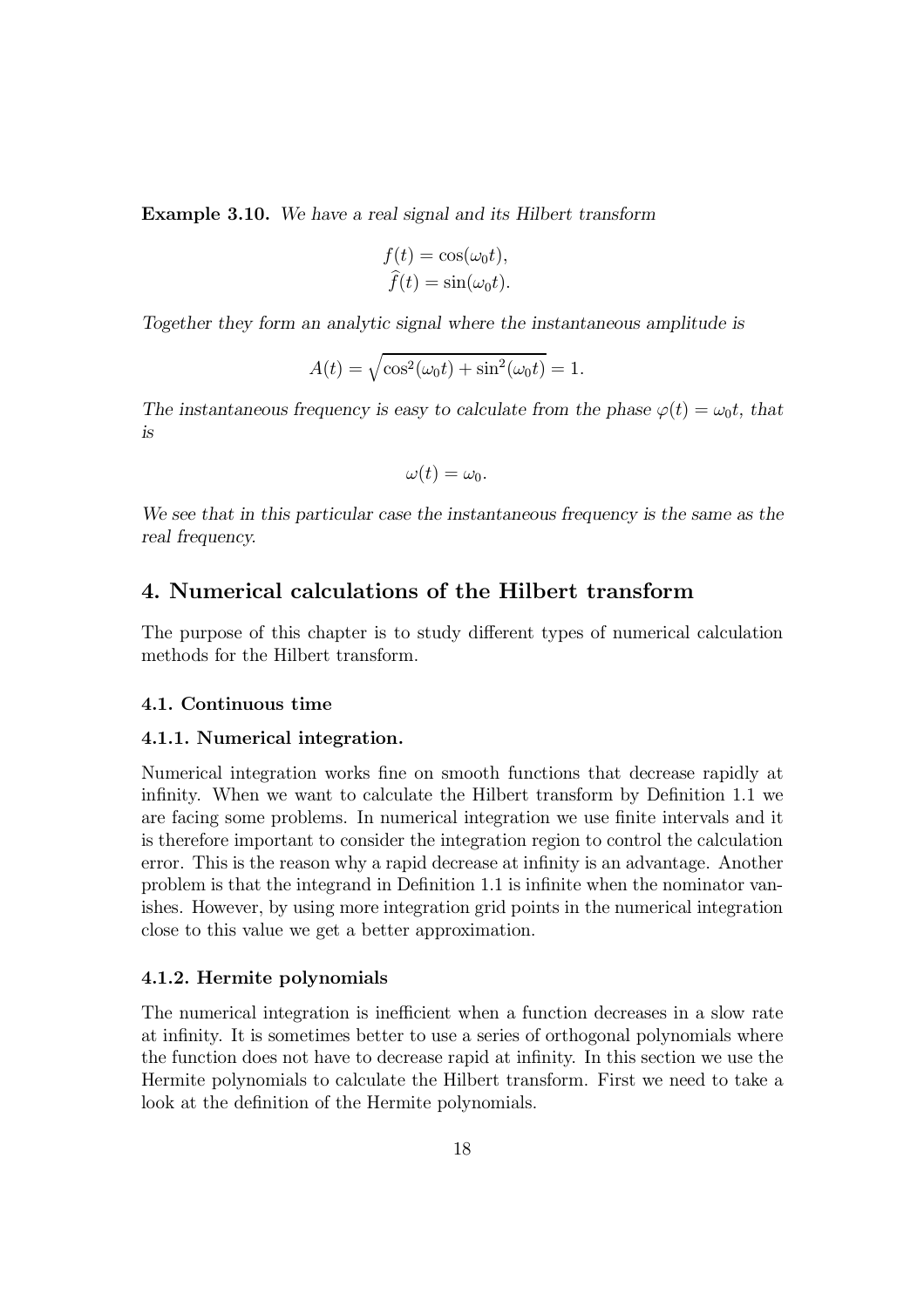The successive differentiation of the Gaussian pulse  $e^{-t^2}$  generates the *n*th order Hermite polynomial which is defined by Rodrigues' formula as [4]

$$
H_n(t) = (-1)^n e^{t^2} \frac{d^n}{dt^n} e^{-t^2}.
$$

It is also possible to calculate the Hermite polynomials by the recursion formula  $|3|$ 

$$
H_n(t) = 2tH_{n-1}(t) - 2(n-1)H_{n-2}(t),
$$
\n(4.1)

with  $n = 1, 2, 3, \dots$  and the start condition

$$
H_0(t)=1.
$$

Let us also define the weighted Hermite polynomials that is weighted by the generating function  $e^{-t^2}$  on the form [3]

$$
g_n(t) = H_n(t)e^{-t^2} = (-1)^n \frac{d^n}{dt^n} e^{-t^2}.
$$

The weighted Hermite polynomials  $g_n(t)$  do not represent an orthogonal set in  $L_2$ since the scalar product

$$
\int_{-\infty}^{\infty} g_n(t)g_m(t)dt = \int_{-\infty}^{\infty} H_n(t)H_m(t)e^{-2t^2}dt,
$$

is in general different from zero when  $n \neq m$ . The solution is to replace the weighting function  $e^{-t^2}$  with  $e^{-\frac{t^2}{2}}$ , that is

$$
\int_{-\infty}^{\infty} H_n(t) H_m(t) e^{-t^2} dt = \begin{cases} 0 & \text{for } n \neq m \\ 2^n n! \sqrt{\pi} & \text{for } n = m \end{cases}
$$

By that the weighted Hermite polynomials fulfil the condition of orthogonality. The weighted polynomial  $e^{-\frac{t^2}{2}}H_n(t)$  divided by their norm  $\sqrt{2^n n! \sqrt{\pi}}$  yields a set of orthonormal functions in  $L_2$  and is called the Hermite function

$$
\varphi_n(t) = \frac{e^{-\frac{t^2}{2}}H_n(t)}{\sqrt{2^n n! \sqrt{\pi}}}.
$$
\n(4.2)

If we combine  $(4.1)$  and  $(4.2)$  we get the recursive algorithm

$$
\varphi_n(t) = \sqrt{\frac{2(n-1)!}{n!}} t \varphi_{n-1}(t) - (n-1) \sqrt{\frac{(n-2)!}{n!}} \varphi_{n-2}(t), \tag{4.3}
$$

which can be used to derive the Hilbert transform of the Hermite functions by applying the "multiplication by  $t$ " theorem [3].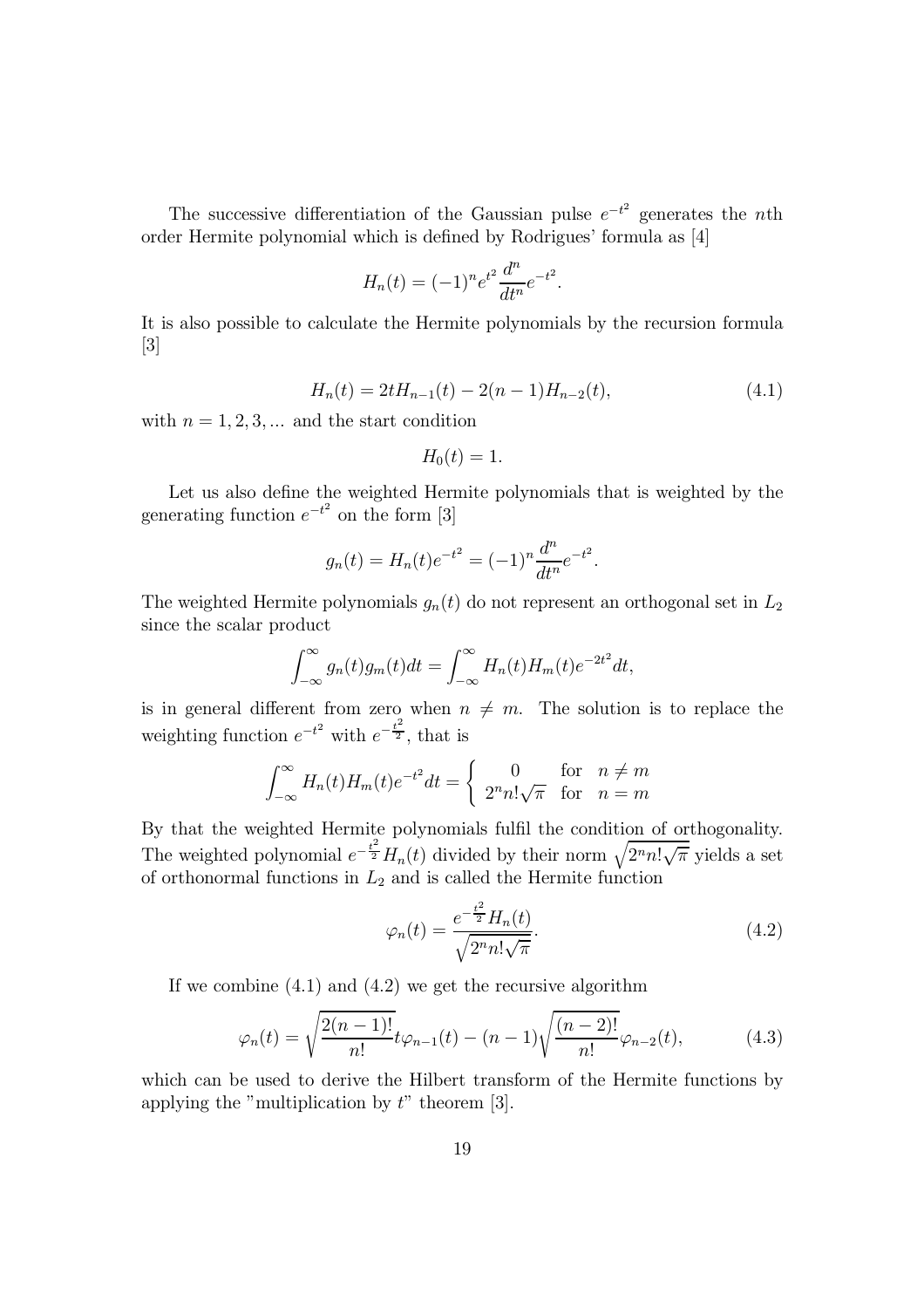**Theorem 4.1.** If we assume that  $f(t)$  and  $f(t)$  belong to  $L_1$  then the Hilbert transform of  $tf(t)$  is given by the equation

$$
H(t f(t)) = t \hat{f}(t) - \frac{1}{\pi} \int_{-\infty}^{\infty} f(\tau) d\tau.
$$

The integral is a constant defined by the function  $f(t)$ . For odd functions this constant equals zero.

**Proof.** Consider the Hilbert transform of  $tf(t)$ 

$$
H(t f(t)) = \frac{1}{\pi} P \int_{-\infty}^{\infty} \frac{\tau f(\tau)}{t - \tau} d\tau.
$$

The insertion of a new variable  $s = t - \tau$  yields

$$
H(t f(t)) = \frac{1}{\pi} P \int_{-\infty}^{\infty} \frac{(t - s) f(t - s)}{s} ds
$$
  
= 
$$
\frac{1}{\pi} P \int_{-\infty}^{\infty} \frac{t f(t - s)}{s} ds - \frac{1}{\pi} \int_{-\infty}^{\infty} f(t - s) ds
$$
  
= 
$$
t H(f(t)) - \frac{1}{\pi} \int_{-\infty}^{\infty} f(\tau) d\tau,
$$

and the theorem follows.  $\blacksquare$ 

From Theorem 4.1 and from (4.3) we have that

$$
H(\varphi_n(t)) = \widehat{\varphi}_n(t) = \sqrt{\frac{2(n-1)!}{n!}} \left( t \widehat{\varphi}_{n-1}(t) - \frac{1}{\pi} \int_{-\infty}^{\infty} \varphi_{n-1}(\eta) d\eta \right)
$$

$$
-(n-1)\sqrt{\frac{(n-2)!}{n!}} \widehat{\varphi}_{n-2}(t), \qquad (4.4)
$$

where  $n = 1, 2, 3...$ . The first term  $\varphi_0(t)$  can be calculated by using the Fourier transform on equation (4.2), that is

$$
\varphi_0(t) = \pi^{-\frac{1}{4}} e^{-\frac{t^2}{2}} \overset{E}{\leftrightarrow} \sqrt{2} \pi^{\frac{1}{4}} e^{-\frac{\omega^2}{2}}.
$$

In the frequency domain we multiply the Hermite function  $\varphi_0(t)$  by the Hilbert transformer  $-isgn(\omega)$  and finally we use the inverse Fourier transform to get the Hilbert transform of the Hermite function, that is

$$
H(\varphi_0(t)) = \widehat{\varphi}_0(t) = \sqrt{2}\pi^{\frac{1}{4}} \int_{-\infty}^{\infty} e^{-\frac{\omega^2}{2}} (-i\text{sgn}(\omega)) e^{i\omega t} d\omega.
$$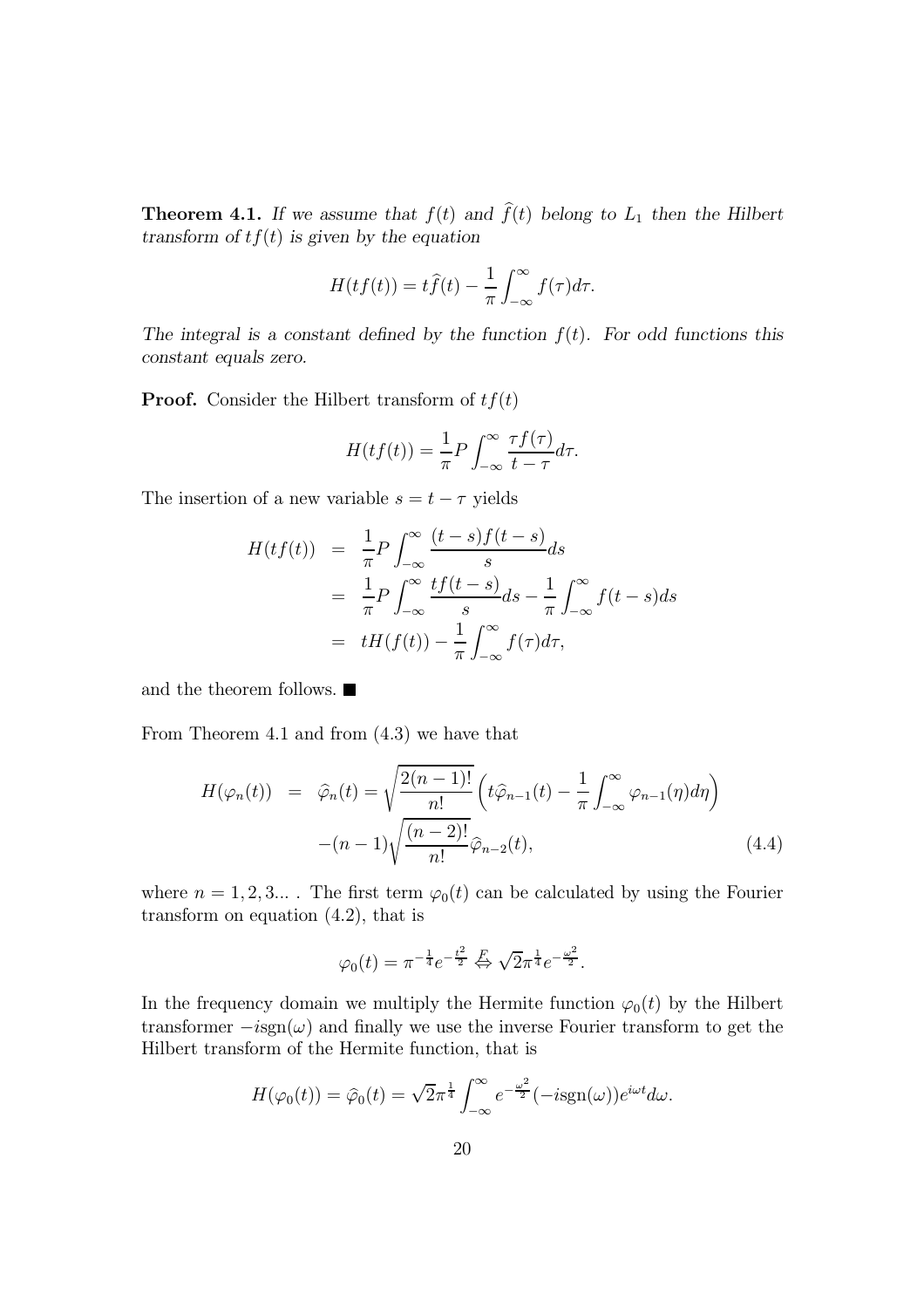Since  $sgn(\omega)e^{-\frac{\omega^2}{2}}$  is odd we have

$$
\widehat{\varphi}_0(t) = 2\sqrt{2}\pi^{\frac{1}{4}} \int_0^\infty e^{-\frac{\omega^2}{2}} \sin(\omega t) d\omega, \qquad (4.5)
$$

which can be used in (4.4) to derive the rest of the Hilbert transforms.

It has been found that the error is large for higher order of the Hilbert transformed Hermite functions (e.g.  $\hat{\varphi}_5(t)$ ) when we use the recursive formula (4.4). This effect is caused by the finite accuracy in the calculation of the integral in  $(4.5)$ where the error increases in (4.4). It is therefore not suitable to use the recursive method to calculate the Hilbert transform for higher order Hermite functions.

Another method to calculate the Hilbert transform by the Hermite functions is to multiply the Hilbert transformer by the spectrum of the Hermite function and use the inverse Fourier transform. No infinite integrals is needed in the calculations of the Hermite functions. Therefore the error does not propagate as in (4.4).

The series expansion of  $f(t)$  can be written as

$$
f(t) = \sum_{n=0}^{\infty} a_n \varphi_n(t),
$$

where

$$
a_n = \int_{-\infty}^{\infty} f(t)\varphi_n(t)dt.
$$

If the series expansion  $f(t)$  is limited at infinity there will be an error  $\varepsilon_N(t)$ , that is

$$
f(t) = \sum_{n=0}^{N-1} a_n \varphi_n(t) + \varepsilon_N(t).
$$

This series expansion can also be used to calculate the Hilbert transform

$$
Hf(t) = \sum_{n=0}^{N-1} a_n \hat{\varphi}_n(t) + \hat{\varepsilon}_N(t), \qquad (4.6)
$$

and we see that this kind of method is useful for functions where  $\hat{\varepsilon}_N (t)$  is small.

To calculate the Hilbert transform of  $\varphi_n(t)$  by using the inverse Fourier transform on the product of the Hermite function spectra and the Hilbert transformer is a rather demanding method. However, the Hermite functions never change and we therefore only have to calculate their Hilbert transforms once while  $a_n$ , which depends on  $f$ , represents an easy integral to calculate.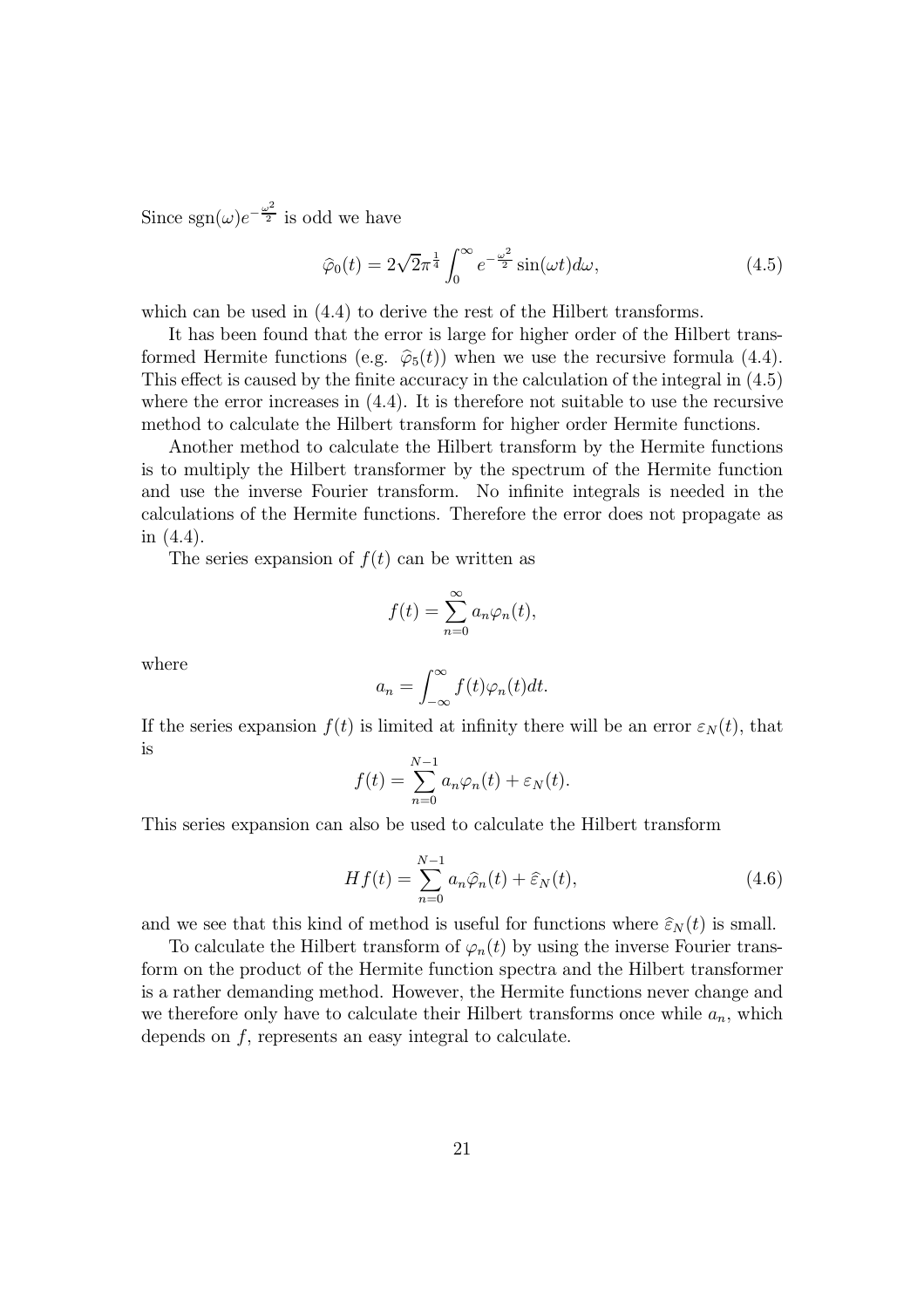

Figure 4.1: Approximation by a Fourier series  $f(t)$  with its Hilbert transform  $H f(t)$ ,  $n = 30$ .

#### 4.1.3. Fourier series

If we create a Fourier series of a function  $f(t)$  and changes the sine functions to cos functions and cos functions to sine functions we get the Hilbert transform of  $f(t)$ . This method gives us a the ability, in an easy way, to study the unavoidable truncation errors (a finite number of terms in the Fourier series) for the Hilbert transform of a periodic rectangular wave. In Figure 4.1 we see that the peaks of the Hilbert transform only are 1.5 in their maxima and minima while they should have been infinite. The implementation in computer code of the Fourier series in Figure 4.1 is found in Appendix A.2.

#### 4.2. Discrete Fourier transform

To derive the discrete Hilbert transform we need the definition of the discrete Fourier transform (DFT), that is

$$
F[k] = \sum_{n=0}^{N-1} f[n]e^{-i\frac{2\pi}{N}kn}, \ k = 0, 1, ..., N-1,
$$
 (4.7)

and the inversion formula

$$
f[n] = \frac{1}{N} \sum_{k=0}^{N-1} F[k] e^{i\frac{2\pi}{N}kn}, \ n = 0, 1, ..., N-1.
$$
 (4.8)

where  $k$  is the discrete frequency and  $n$  is the discrete time. It is easy to prove  $(4.8)$  by inserting  $(4.8)$  into  $(4.7)$ . Note that  $(4.8)$  defines a periodic function with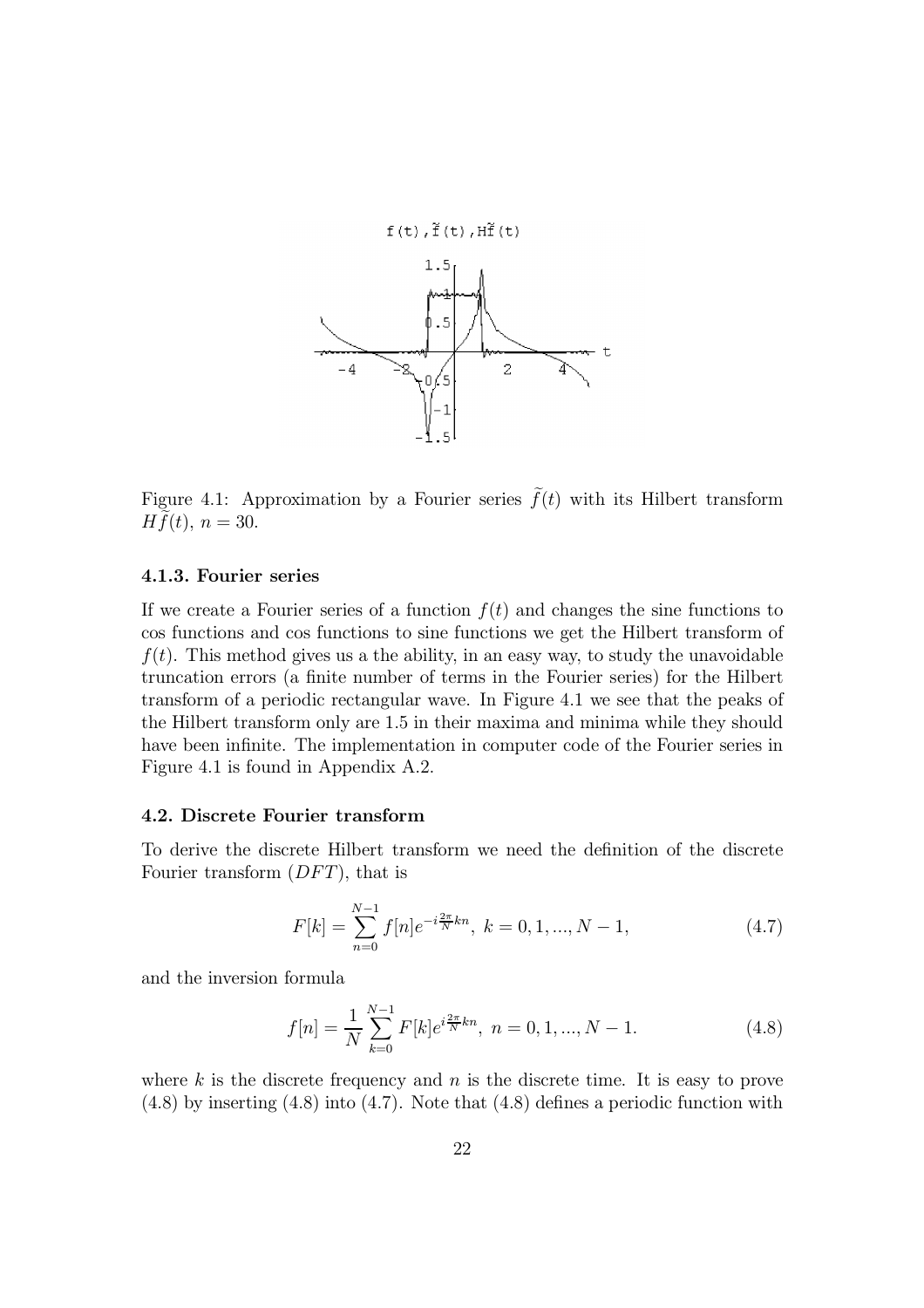period N. Let us expand  $(4.7)$  in its real and imaginary parts on both sides, thus

$$
F[k] = F_{\text{Re}}[k] + iF_{\text{Im}}[k],
$$

and

$$
\sum_{n=0}^{N-1} f[n] e^{-i\frac{2\pi}{N}kn} = \sum_{n=0}^{N-1} f[n] \cos(\frac{2\pi}{N}kn) - i \sum_{n=0}^{N-1} f[n] \sin(\frac{2\pi}{N}kn).
$$

The real and imaginary part is now identified as

$$
F_{\text{Re}}[k] = \sum_{n=0}^{N-1} f[n] \cos(\frac{2\pi}{N}kn),
$$
  

$$
F_{\text{Im}}[k] = -\sum_{n=0}^{N-1} f[n] \sin(\frac{2\pi}{N}kn),
$$

and we conclude that  $F_{\text{Im}} = 0$  when  $k = 0$  and  $k = N/2$ . As we have seen before the Hilbert transform of the delta pulse  $\delta(t)$  gives us the Hilbert transformer  $1/(\pi t)$  and the Fourier transform of the Hilbert transformer gives us the sign shift function  $-isgn(\omega)$ , that is

$$
\delta(t) \stackrel{H}{\Leftrightarrow} \frac{1}{\pi t} \stackrel{F}{\Leftrightarrow} -i \text{sgn}(\omega). \tag{4.9}
$$

The discrete analogue of the Hilbert transformer in  $(4.9)$  for even N is therefore given by

$$
H[k] = \begin{cases} -i & \text{for} \quad k = 1, 2, ..., N/2 - 1 \\ 0 & \text{for} \quad k = 0 \text{ and } N/2 \\ i & \text{for} \quad k = N/2 + 1, ..., N - 2, N - 1, \end{cases}
$$

and  $H[k]$  can be written on the form

$$
H[k] = -i\text{sgn}(\frac{N}{2} - k)\text{sgn}(k). \tag{4.10}
$$

Here we have used the convention that  $sgn(0) = 0$ . The discrete frequency k is called positive in the interval  $0 < k < N/2$  and negative in the interval  $N/2 <$  $k < N$  and alternate sign at  $N/2$ .

The discrete inverse Fourier transform of the discrete Hilbert transformer in  $(4.10)$  gives us the discrete impulse response in the time domain, for even N, thus

$$
h[n] = \frac{1}{N} \sum_{k=0}^{N-1} H[k] e^{i\frac{2\pi}{N}kn}
$$
  
= 
$$
\frac{1}{N} \sum_{k=0}^{N-1} -i \text{sgn}(\frac{N}{2} - k) \text{sgn}(k) e^{i\frac{2\pi}{N}kn}
$$
  
= 
$$
\frac{2}{N} \sum_{k=1}^{N-1} \sin(\frac{2\pi}{N}kn),
$$
 (4.11)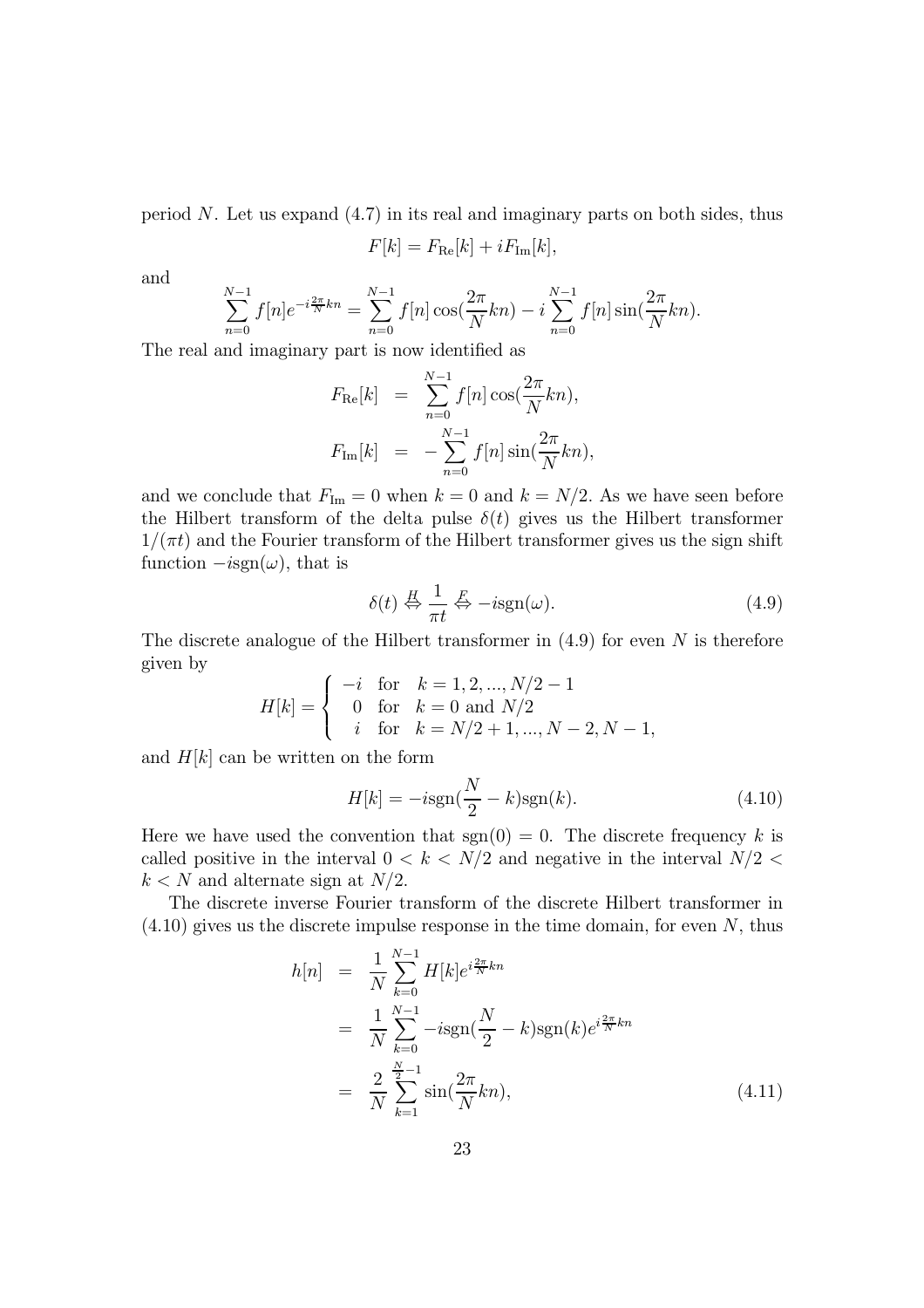

Figure 4.2: The discrete impulse response of the Hilbert transform for even  $N(N = 10)$  given by the cotangent function with every second sample  $(n = 10)$  $(0, 2, 4, ...)$  erased by  $\sin^2(\pi n/2)$ .

and  $h[n]$  can be expressed in closed form as

$$
h[n] = \frac{2}{N} \sin^2(\frac{\pi n}{2}) \cot(\frac{\pi n}{N}).
$$
\n(4.12)

The function is given by the cotangent function with every second sample  $(n =$  $(0, 2, 4, ...)$  erased by  $\sin^2(\pi n/2)$ , see Figure 4.2.

The same derivation for odd  $N$  is given by

$$
H[k] = \begin{cases} -i & \text{for} \quad k = 1, 2, ..., (N - 1)/2 \\ 0 & \text{for} \quad k = 0 \\ i & \text{for} \quad k = (N + 1)/2, ..., N - 2, N - 1. \end{cases}
$$

It is written on the same closed form as in the even case with the difference that there is no cancellation for  $sgn(N/2 - k)$  that is

$$
H[k] = -i\text{sgn}(\frac{N}{2} - k)\text{sgn}(k). \tag{4.13}
$$

The discrete impulse response for odd  $N$  of the Hilbert transformer in  $(4.9)$  is given by the discrete inverse Fourier transform of  $H[k]$  in (4.13), thus

$$
h[n] = \frac{2}{N} \sum_{k=1}^{\frac{N-1}{2}} \sin(\frac{2\pi}{N}kn),
$$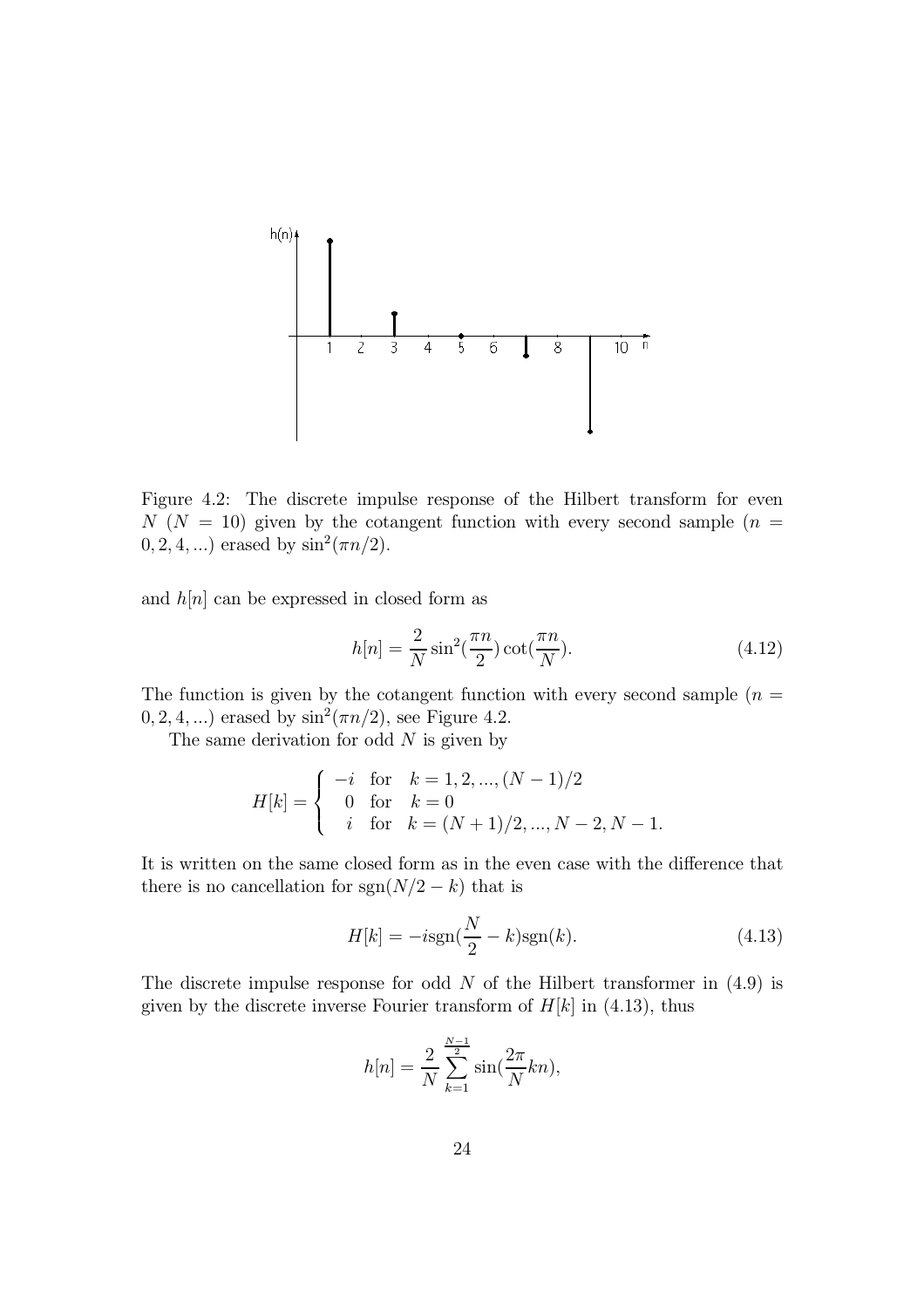

Figure 4.3: The discrete impulse response of the Hilbert transform for odd N  $(N = 11)$  with every second sample positive with next sample negative.

where the closed form of  $h[n]$  can be expressed as

$$
h[n] = \frac{1}{N} \left( \cot(\frac{\pi n}{N}) - \frac{\cos(\pi n)}{\sin(\frac{\pi n}{N})} \right).
$$
 (4.14)

As we mentioned before we do not have the same cancellation for odd  $N$  (4.14) as for even N (4.12), instead  $h[n]$  is changing sign by odd and even values of n, see Figure (4.3).

The discrete Hilbert transform of the sequence  $f[n]$  is defined by convolution on the form

$$
\widehat{f}[n] = \sum_{m=0}^{N-1} h[n-m] f[m]. \qquad (4.15)
$$

If we instead choose to use the  $DFT$  algorithm we then have the following relations

$$
f[n] \stackrel{DFT}{\Rightarrow} F[k] \stackrel{DHT}{\Rightarrow} \widehat{F}[k] = -i \text{sgn}(\frac{N}{2} - k) \text{sgn}(k) F[k] \stackrel{DFT^{-1}}{\Rightarrow} \widehat{f}[n], \tag{4.16}
$$

where DFT denotes the discrete Fourier transform, DHT denotes the discrete Hilbert transform and  $DFT^{-1}$  denotes the discrete inverse Fourier transform.

The discrete convolution algorithm  $(4.15)$  is faster than the DFT algorithm  $(4.16)$  because it involves only a single summation. However the DFT algorithm may be replaced by a fast Fourier transform algorithm (FFT).

The accuracy of the discrete Fourier transform when applied to continuous signals is depending on how many samples we have in our calculation (A sample is the same as one single value of a function for one specific time). It is important that the sample frequency is higher than double the signal frequency, that is the Nyqvist frequency.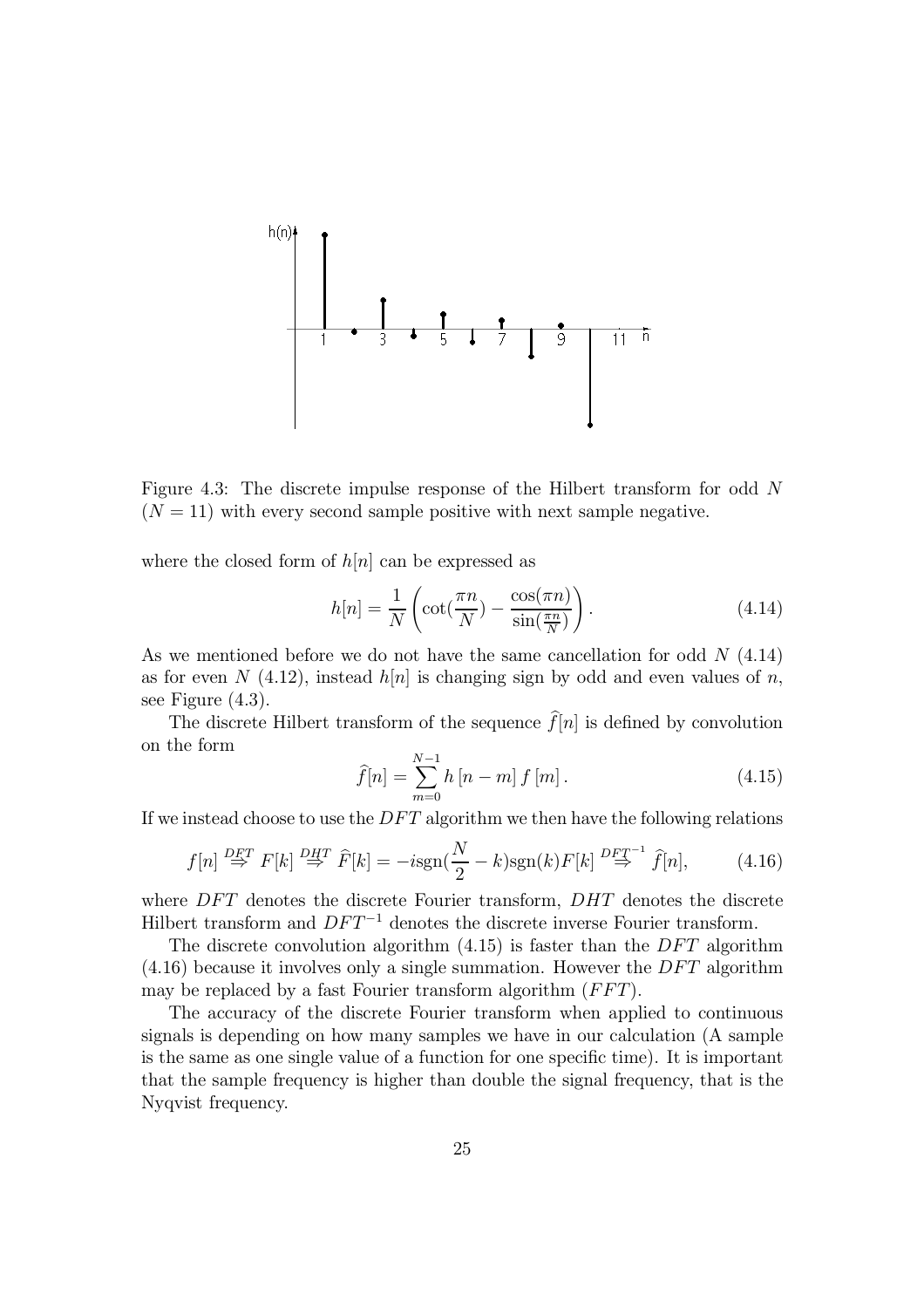

Figure 4.4: The Fourier transform  $\tilde{F}(w)$  by  $N = 10$  terms of the function  $f(t) =$  $\cos(2t)$ .

Example 4.2. Assume that we want to calculate the discrete Hilbert transform of a sine-wave  $f(t) = cos(2t)$  with  $N = 10$  samples using the DFT algorithm according to (4.16) where the sampling frequency is  $5/\pi$  and the signal frequency is  $1/\pi$ . First we need to calculate the discrete Fourier transform (4.7) of  $f(t)$ . Then we need to use  $(4.11)$  (N even) to apply the inverse discrete Fourier transform on the product of the discrete Hilbert transform operator  $H[k]$  in (4.13) and the discrete Fourier transform of  $f(t)$ . The definition of the discrete Fourier transform gives us (see Figure 4.4)

$$
\widetilde{F}[k] = \sum_{n=0}^{N-1} f[n] e^{-i\frac{2\pi}{N}kn} = \sum_{n=0}^{9} \cos\left(\frac{2\pi}{5}n\right) e^{-i\frac{\pi}{5}kn}.
$$

By using  $(4.11)$  we get the Hilbert transform H f |n| in the time domain (N even)

$$
Hf[n] = \frac{2}{N} \sum_{k=1}^{\frac{N}{2}-1} \tilde{F}[k] \sin(\frac{2\pi}{N}kn)
$$

$$
= \frac{1}{5} \sum_{k=1}^{4} \left(\sum_{n=0}^{9} \cos\left(\frac{2\pi}{5}n\right) e^{-i\frac{\pi}{5}kn}\right) \sin(\frac{\pi}{5}kn),
$$

The fact that this is an harmonic periodic signal (of sin and cos) and that the sampling rate is more than double the signal frequency gives us the exact answer, see Figure 4.5. The implementation in computer code is found in Appendix A.3.

**Example 4.3.** We want to calculate the Hilbert transform of  $f(t) = 1/(t^2 + 1)$ with  $N = 2$  terms of the Hermitian polynomial in (4.6) and use  $n = 20$  terms of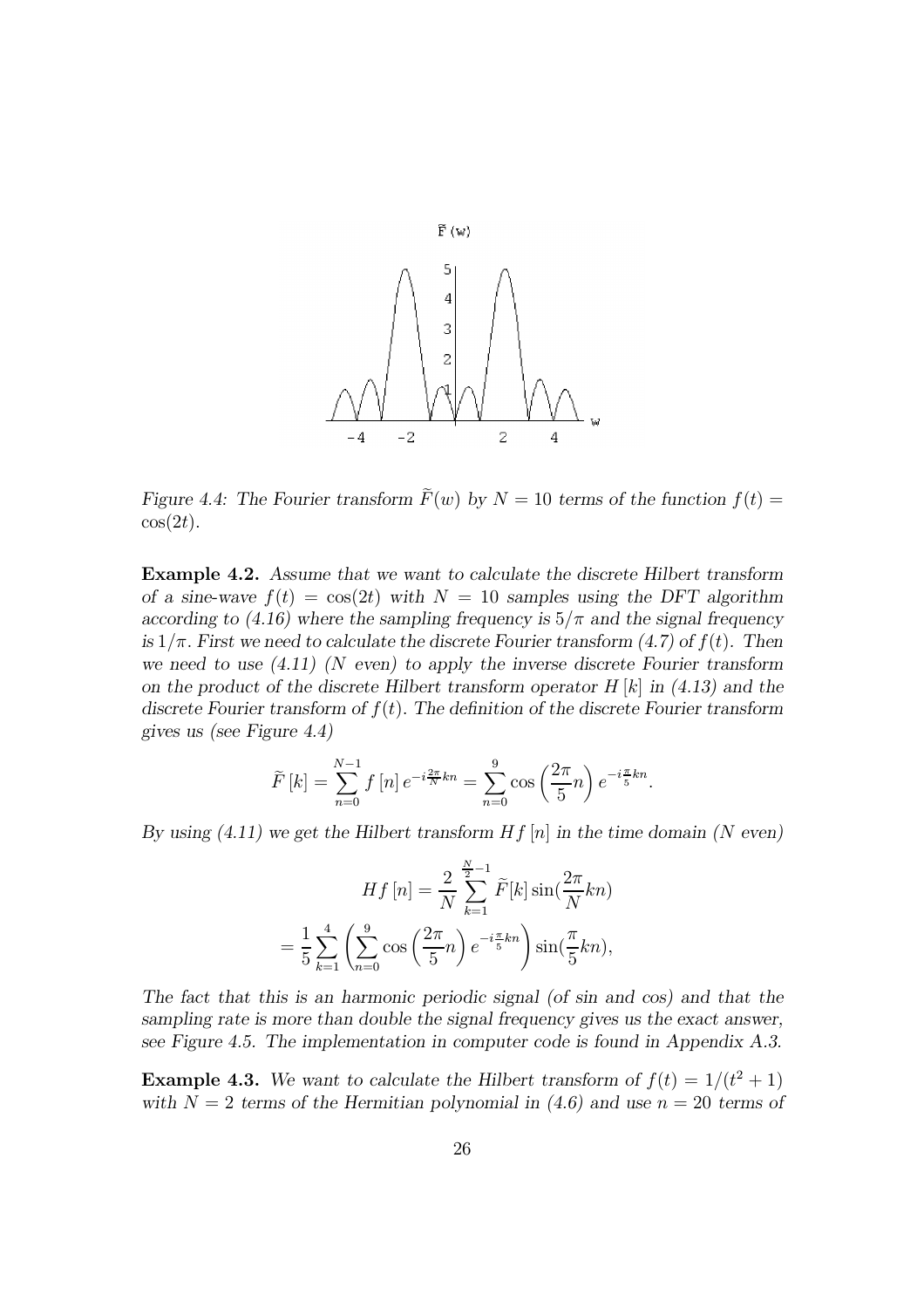$f(t)$ ,  $H\tilde{f}(t)$ 



Figure 4.5:  $f(t)$  and its Hilbert transform  $H \tilde{f}(t)$ .

the discrete Fourier transform in (4.7) and (4.11).

First we need to calculate  $\varphi_0(t), ..., \varphi_2(t)$  by (4.2) or (4.3) and then  $\hat{\varphi}_0(t), ..., \hat{\varphi}_2(t)$ as in Example 4.2.  $a_n$  is possible to calculate with a numerical integration method because the integral converges sufficiently rapid at infinity. In Figure 4.6 we can see the function  $f(t)$  and its approximated Hilbert transform  $Hy(t)$  compared to the known Hilbert transform  $Hf(t) = t/(t^2+1)$ . The implementation in computer code is found in Appendix A.1.

## 5. An application

In signal systems we often make use of modulated signals. One big problem when we modulate a signal is that its spectrum mirrors itself on both sides of the carrier frequency. Only one of these spectra, or sidebands, is needed to demodulate the signal and therefore we have redundant information. There are different techniques to remove one of the sidebands and thereby create a single sideband signal (SSB). The most simple one is to use a low-pass filter with the middle of the transitionband on the carrier frequency. This technique demands that we have a narrow transitionband and a good suppression which is hard to obtain. Another technique is to use the Hilbert transform where we remove one of the sidebands by adding the signal to itself. In theory we will get a transitionband that is zero and a suppression that is infinite.

Let us use the Hilbert transform to create an amplitude modulated SSB signal (AM-SSB) with a Phase/Hilbert modulator, see Figure 5.1.

The incoming signal

$$
f_m(t) = \sin(\omega_m t),\tag{5.1}
$$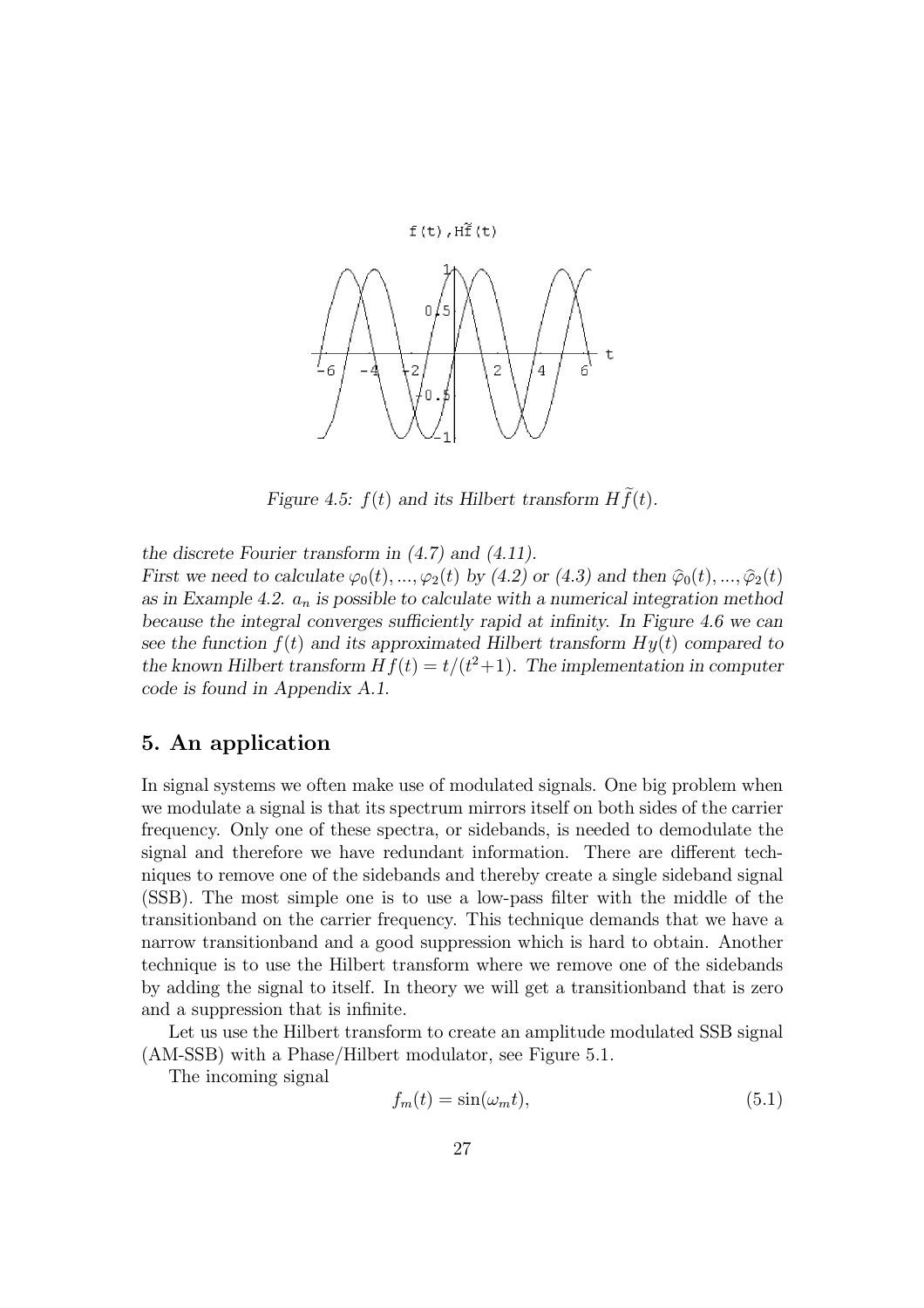

Figure 4.6: The function  $f(t)$  and its Hilbert transform  $Hf(t)$  and  $Hy(t)$  as the approximated Hilbert transform.



Figure 5.1: Phase/Hilbert modulator.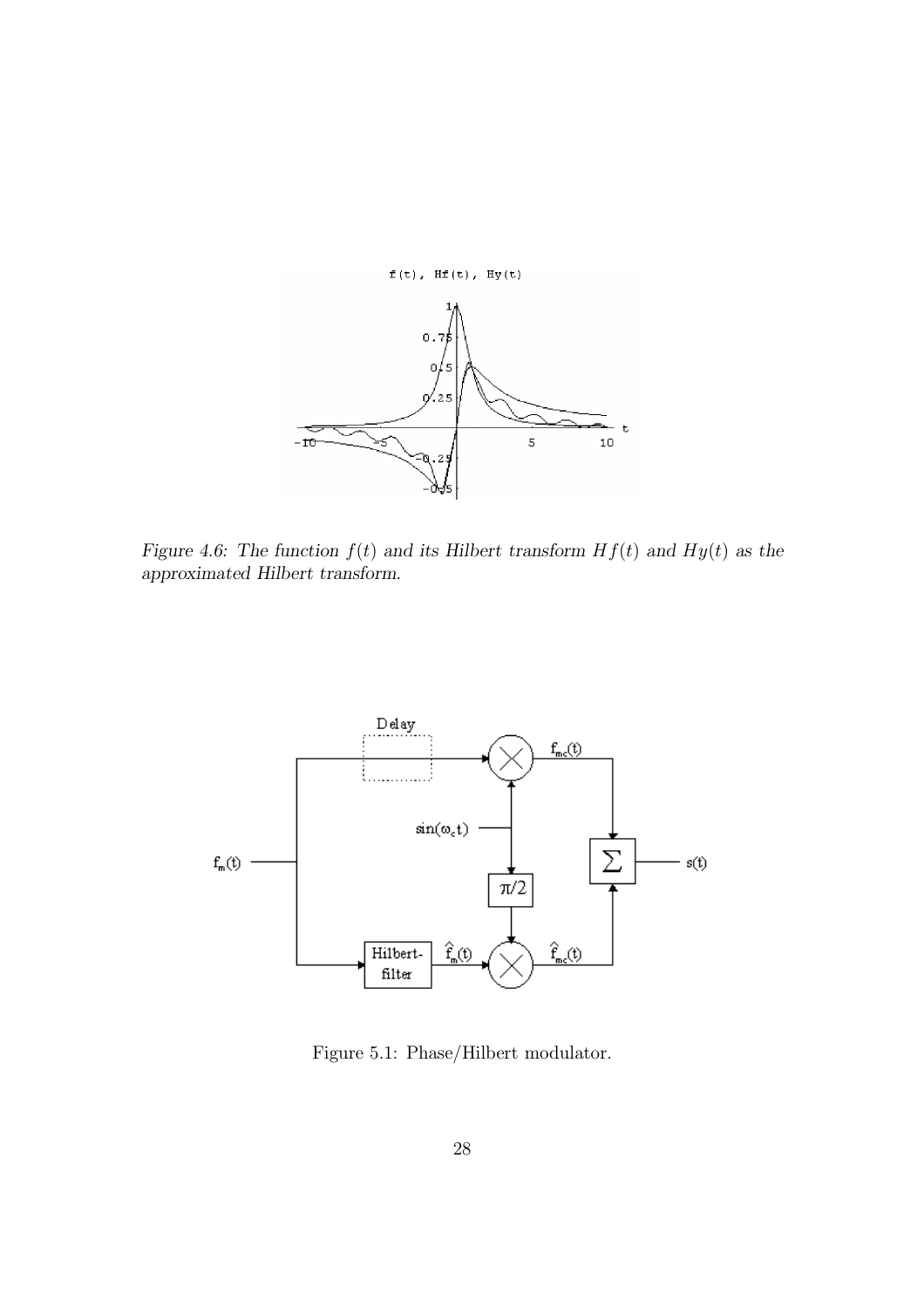is divided in two parts where one is preserved and the other one is passing throw a Hilbert filter, that is

$$
\widehat{f}_m(t) = \cos(\omega_m t).
$$

We modulate the preserved signal  $f_m(t)$  with a sine-signal  $\sin(\omega_c t)$  with the carrier frequency  $\omega_c$ , thus

$$
f_{mc}(t) = \sin(\omega_m t) \sin(\omega_c t).
$$

To modulate  $f_m(t)$  we need a  $\pi/2$  phase lag on the carrier frequency which gives us a  $cos(\omega_c t)$  function, see Figure 5.1, that is

$$
\widehat{f}_{mc}(t) = \cos(\omega_m t) \cos(\omega_c t).
$$

With some help from the trigonometry we get that

$$
f_{mc}(t) = \frac{1}{2} \left( \cos((\omega_m - \omega_c)t) - \cos((\omega_m + \omega_c)t) \right),
$$

and

$$
\widehat{f}_{mc}(t) = \frac{1}{2} \left( \cos((\omega_m - \omega_c)t) + \cos((\omega_m + \omega_c)t) \right).
$$

Finally we add  $f_{mc}$  and  $f_{mc}$  which gives us

$$
s(t) = \cos((\omega_m - \omega_c)t),
$$

and we have a lower AM-SSB signal. If we instead subtract  $f_{mc}$  and  $f_{mc}$  we get an upper AM-SSB signal.

The delay-box in Figure 5.1 has the same delay as the Hilbert filter. The delay is needed in real applications to synchronize the two signals  $f_m(t)$  and  $f_m(t)$ .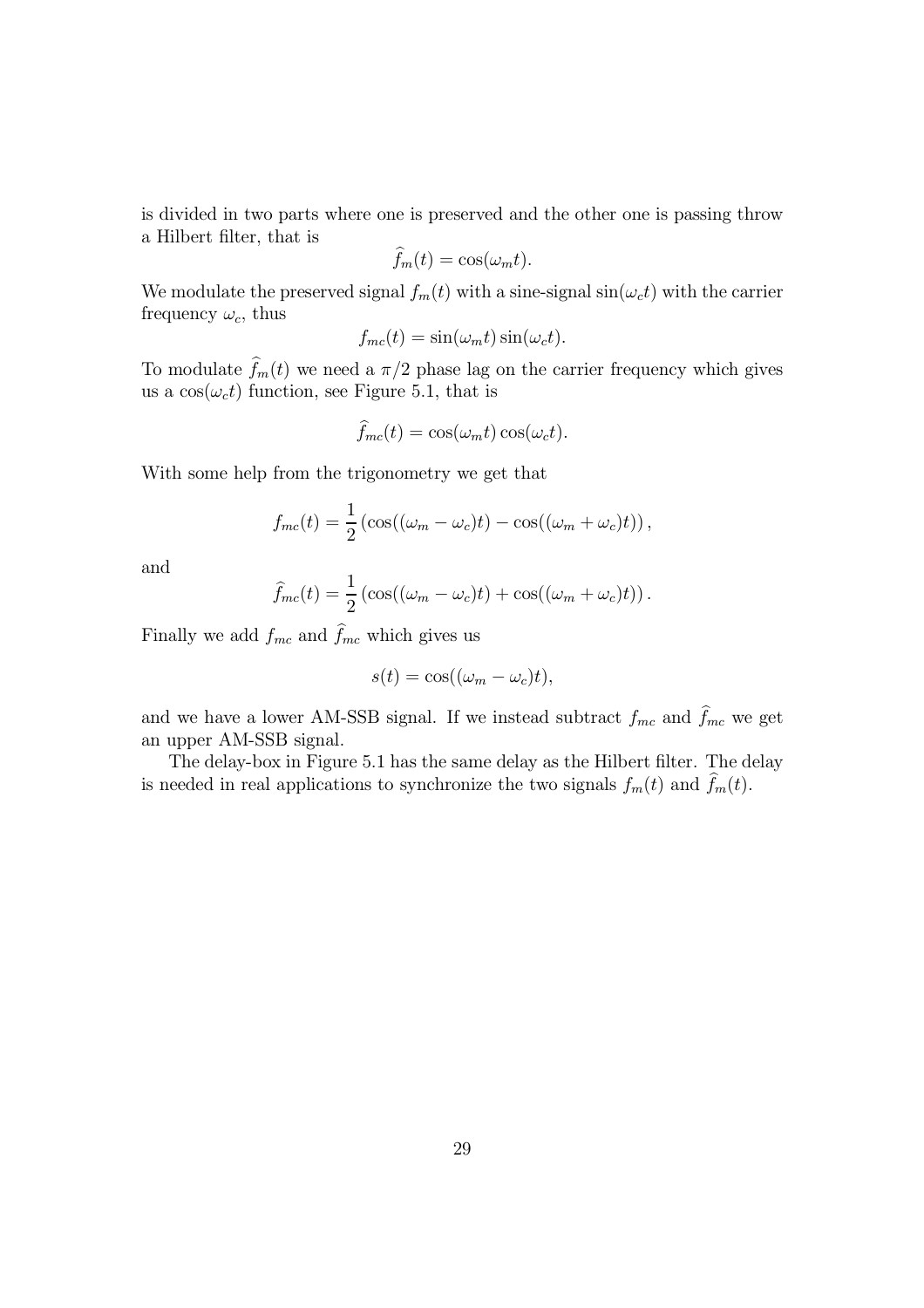## A. Appendix

## A.1. Implementation of the Hermite polynomial

Implemented in Mathematica.

```
t:=t;
x:=x;
k:=k;Hy=0;
f=1/(t^2+1);Hf=t/(t^2+1);a=-Infinity;
b=Infinity;
m=2;
M = 20;
Do[
 Fi=E^(-t^2/2)*HermiteH[n,t]/Sqrt[2^n*n!*Sqrt[Pi]];FFi=Sum[Fi*E^{(-1*2*Pi*kt/M)},\{t,0,M-1\}];HFi=Re[2/M*Sum[FFi*Sin[(2*Pi*kt)/M],[k,1,M/2-1]]];Hy+-Integrate[f*Fi,\{t,a,b\}]^{*}HFi,\{n,0,m\}\\label{eq:multiv} \text{Plot}[\{\text{f},\text{Hf},\text{Hy}\},\{\text{t},\text{-10},\text{10}\},\text{AxesLabel} \text{ -> } \{\text{" t",\text{" f(t)},\text{ Hf(t)},\text{ Hy(t)}\text{" }\}];
```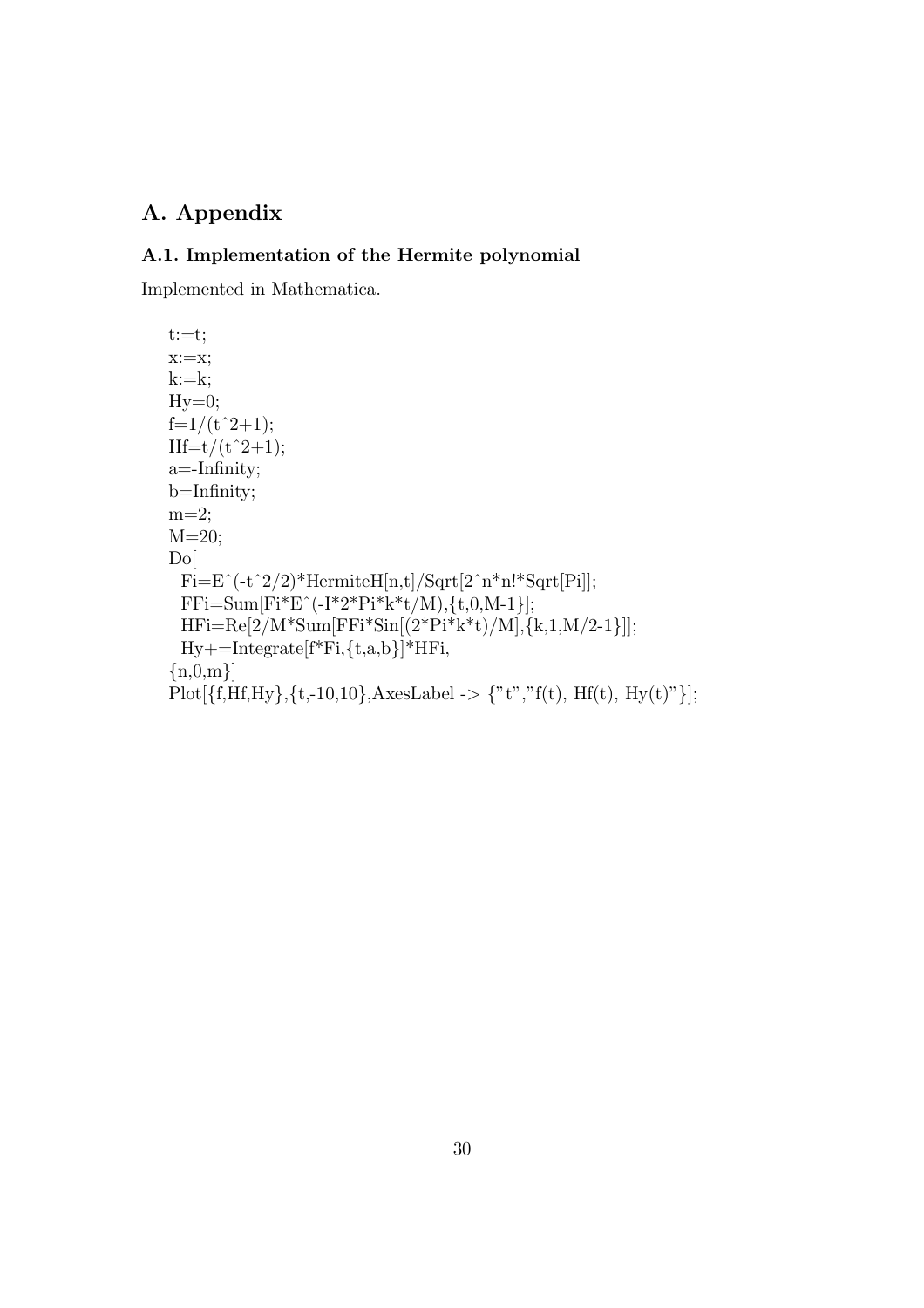## A.2. Implementation of the Fourier series

Implemented in Mathematica.

```
t:=t;
k:=k;y=Hy=0;
f=1;
a=-1;
b=1;
m=30;
Do[
 If k<1,
   an=1/(2^*P_i)^*Integrate[f, \{t, a, b\}],an=1/Pi*Integrate[f*Cos[k*t],\{t,a,b\}];bn=1/Pi*Integrate[f^*\text{Sin}[k^*t],\{t,a,b\}];y+=an^*Cos[k^*t]+bn^*Sin[k^*t],\{k,0,m\}Do[
 \text{Han}=1/Pi*Integrate[f*Sin[k*t],\{t,a,b\}];Hbn=1/Pi*Integrate[f*Cos[k*t],\{t,a,b\}];Hy+=\text{Han*} \text{Cos}[k*t]+\text{Hbn*}\text{Sin}[k*t],{k,1,m}Plot[\{y,Hy,f*(Sign[b-t]+Sign[t-a])/2\},\{t,-5,5\},AxesLabel \rightarrow \{'`t", "f(t)"\}];Print['f(t)='', f,'' from ",a," to ",b," calculated by ",m," terms."]
```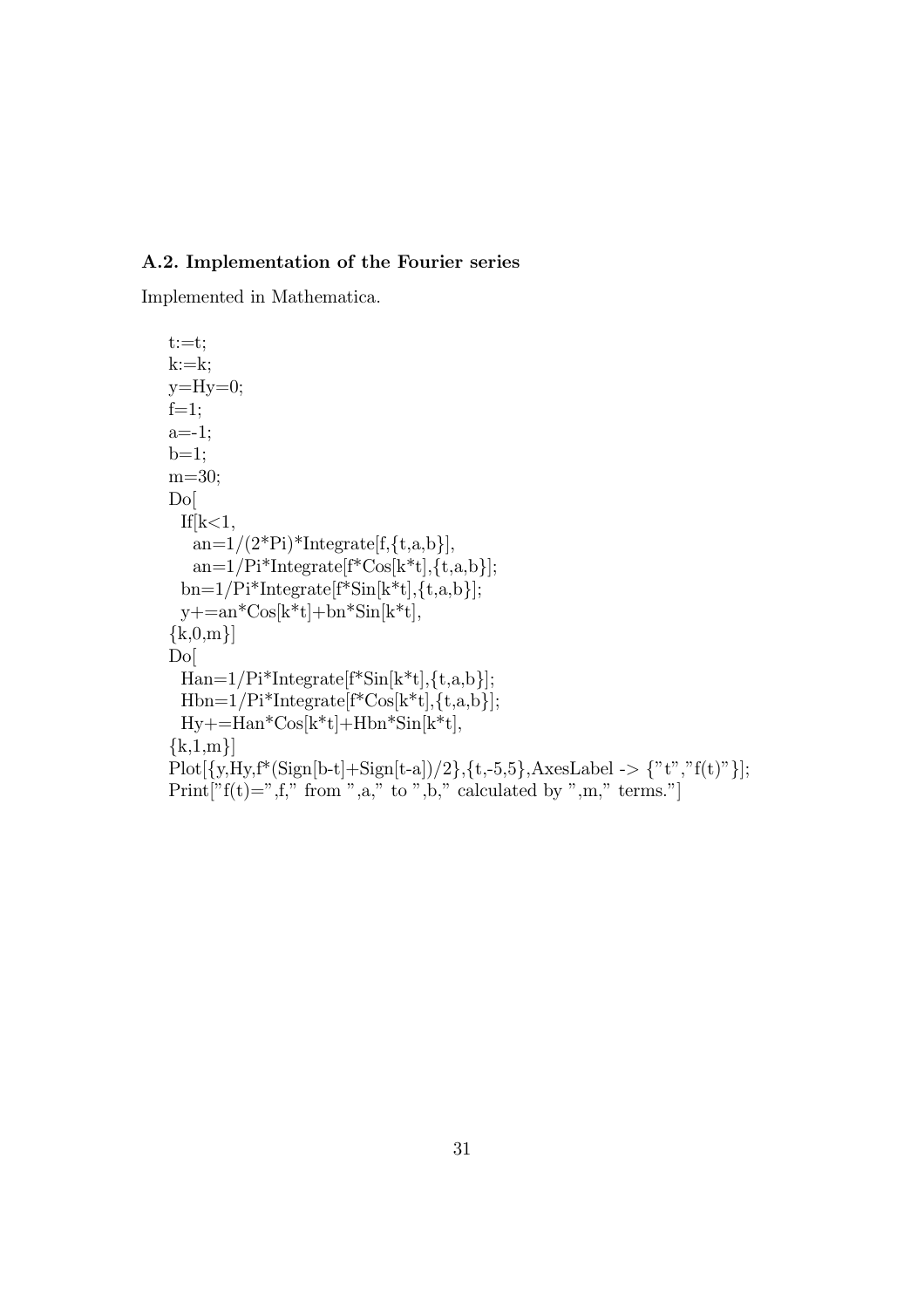## A.3. Implementation of the Fourier transform

Implemented in Mathematica.

n:=n;  $k:=k;$  $M=10;$  $Freq=2;$  $f=Cos[2*Pi/M*n*Freq];$  $F=\text{Sum}[f^*E ^(-I^*2^*Pi^*k^*n/M),\{n,0,M-1\}];$  $Hf=2/M*Sum[F*Sin[(2*Pi*kr*)/M],\{k,1,M/2-1\}];$  $Plot[Abs[F], \{k, -M/2, M/2\}, AxesLabel \rightarrow \{''w'', 'F(w)''\}];$  $Plot[\{f,Hf\}],\{n,-2^*M/Pi,2^*M/Pi\},AxesLabel \rightarrow \{``t'',``f(t),Hf(t)''\}];$